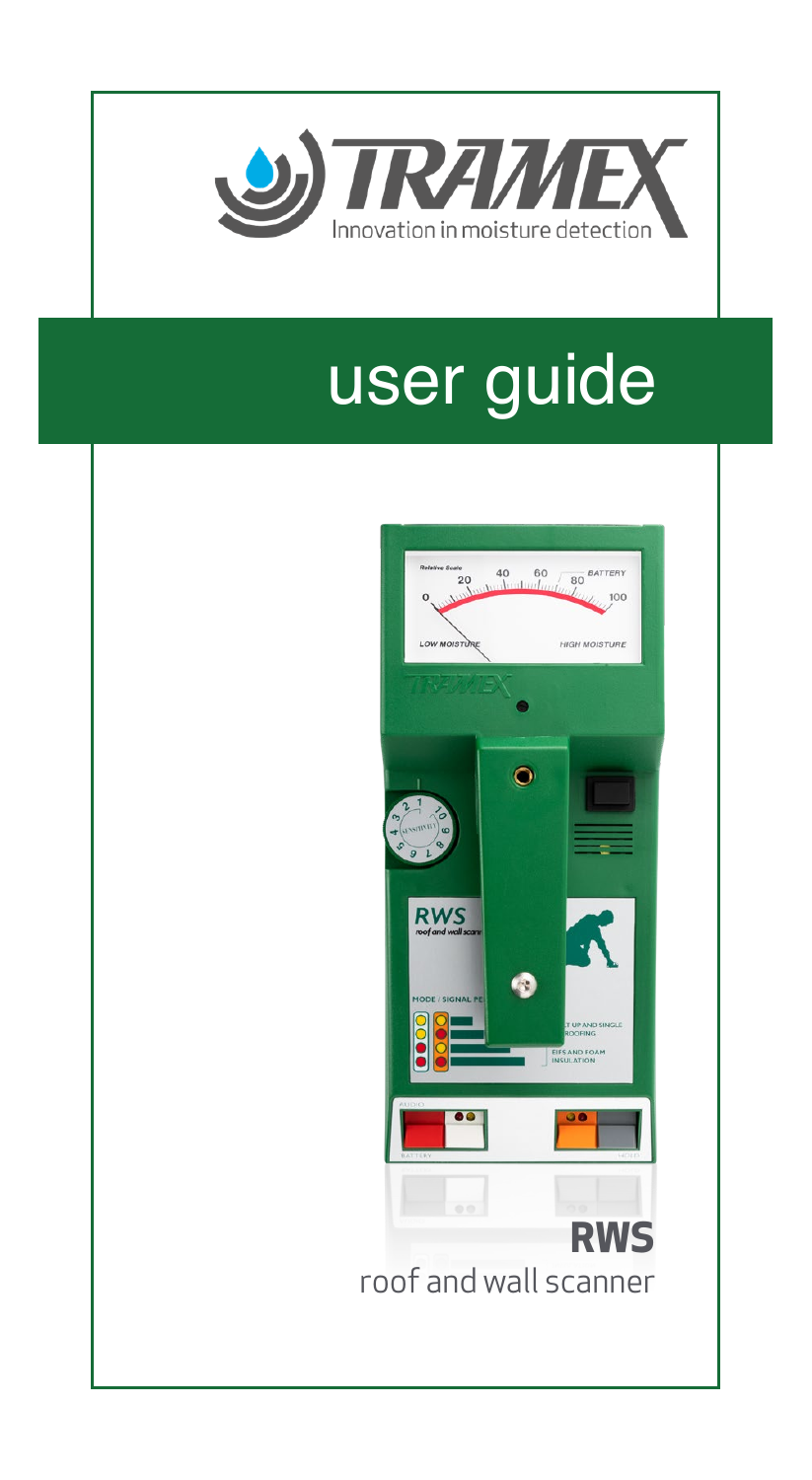# TABLE OF CONTENTS

| Conducting a moisture survey: EIFS mode11-17      |  |
|---------------------------------------------------|--|
|                                                   |  |
|                                                   |  |
| Conducting a moisture survey: Roof mode18-21      |  |
|                                                   |  |
|                                                   |  |
|                                                   |  |
| Possible problems leading to moisture intrusion23 |  |
|                                                   |  |
|                                                   |  |
|                                                   |  |
|                                                   |  |
|                                                   |  |
|                                                   |  |
|                                                   |  |
|                                                   |  |
|                                                   |  |
|                                                   |  |

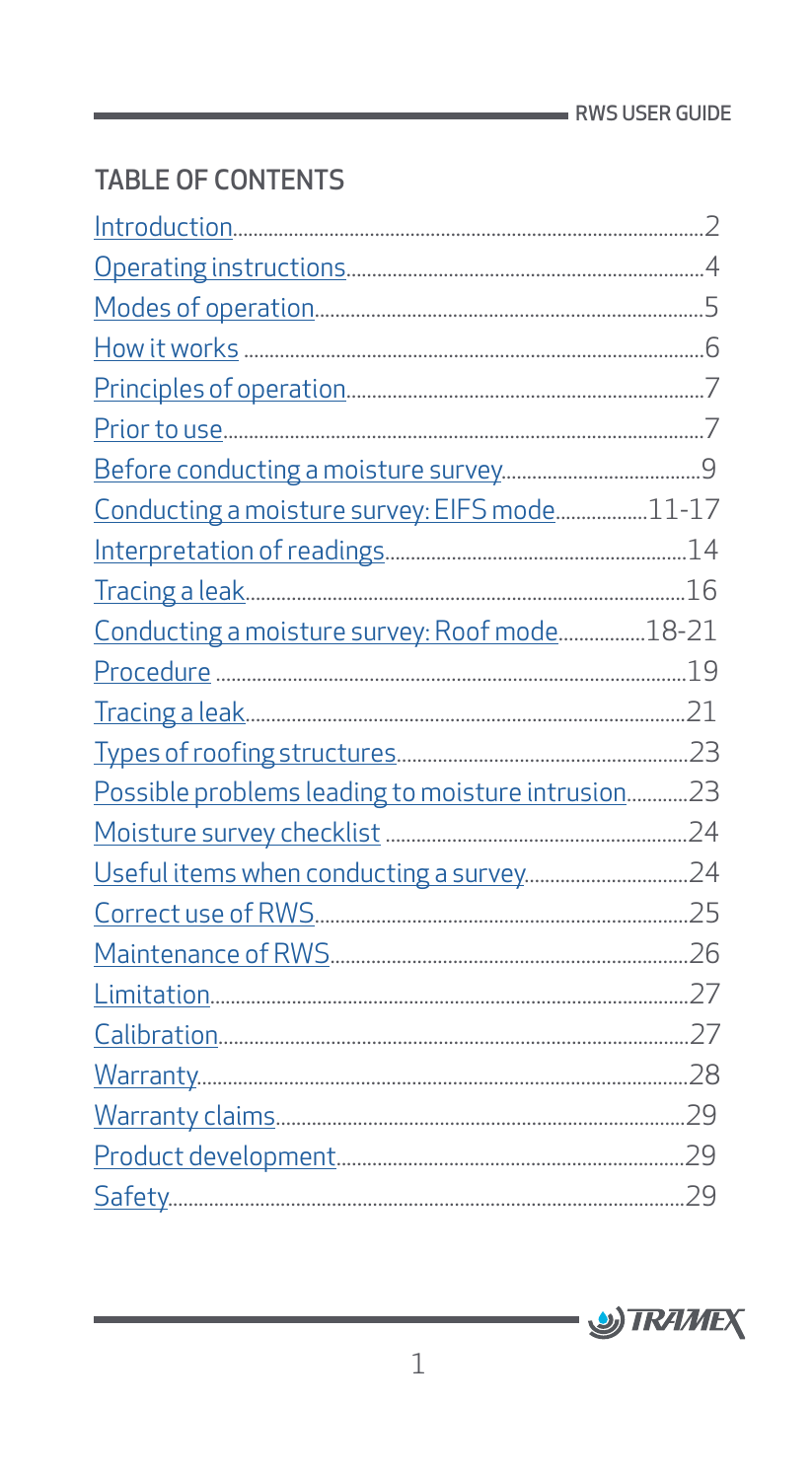# <span id="page-2-0"></span>**INTRODUCTION**

To get maximum benefit from your Tramex RWS - Roof and Wall Scanner, it is suggested that before undertaking a moisture survey, you read this manual to familiarize yourself with the operation, features and capabilities of this multi-mode non-destructive moisture detection and scanning instrument.

# TRAMEX RWS AND THE BUILDING ENVELOPE

The building envelope is the physical separator between the interior of a building and the external environment in which it is located. It consists of the roof, walls and floor of a structure. It should be noted that the entire roof (external covering or protective layer to finish on ceiling), walls (external finish to internal finish), floor (sub-floor to floor finish) and windows are considered to be part of the building envelope. These are the elements that form the boundary between the interior of the building and the external environment. The building envelope can be considered as a filter between the internal and external environments. The design of the building envelope greatly influences the energy performance of a building. Moisture in elements of the building envelope can significantly affect the performance of the building envelope and have other serious consequences such as damage to materials and deterioration of air quality. Tramex manufacture a complete range of instruments for the detection and measurement of moisture in the

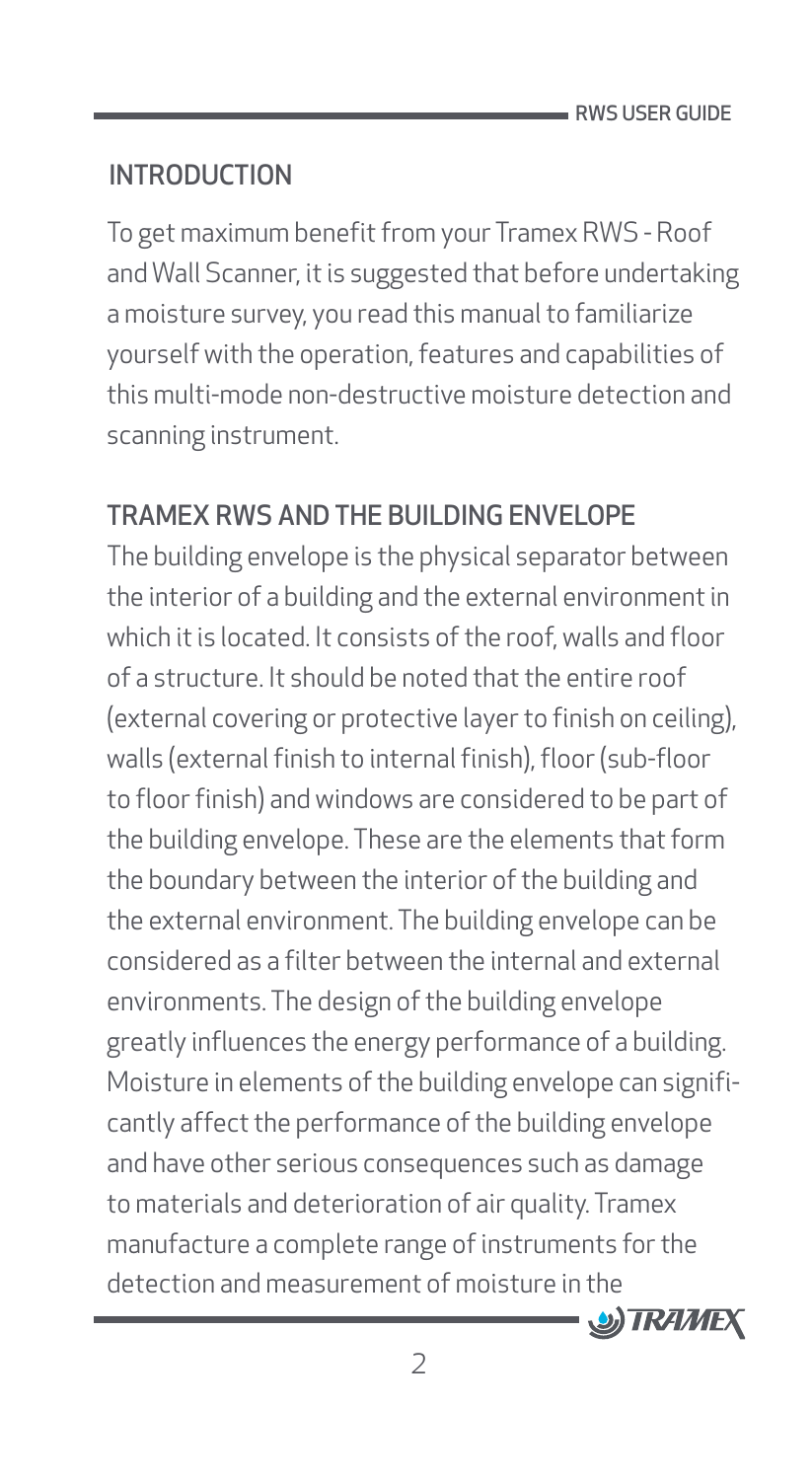building envelope. For roofing, walls and many types of floor construction the Tramex Roof and Wall Scanner (RWS) is the complete instrument. As originally developed the RWS is a hand-held, non-destructive, electronic moisture meter specifically for non-destructive moisture evaluation and surveying of built-up or single-ply roofing and EIFS (Exterior Insulation and Finishing System). However its use by many professionals over the years has demonstrated that it goes far beyond these applications and extends to all aspects of the building envelope. The Tramex RWS is an effective Leak Seeker and Moisture Scanner with 2 operating modes, with each mode having 2 ranges of sensitivity. This affords the user the opportunity to scan roofing, walls and the building envelope for excess moisture. The less sensitive yellow mode is designated for built-up and single-ply roofing with the more sensitive red mode for EIFS and foam installation. With the large variety of constructions that exist these designations are not always rigid and can vary significantly e.g. the more sensitive mode can be used on foamed-over roofing systems.

For those familiar with Tramex moisture meters, the RWS incorporates two of the well-known moisture scanners from Tramex, with additional features and benefits, in one instrument. These are the Leak Seeker, launched in 1983, for the tracing of leaks and detection of moisture in roofing systems and the Wet Wall Detector (WWD), launched in 1995, for the detection of moisture in EIFS.

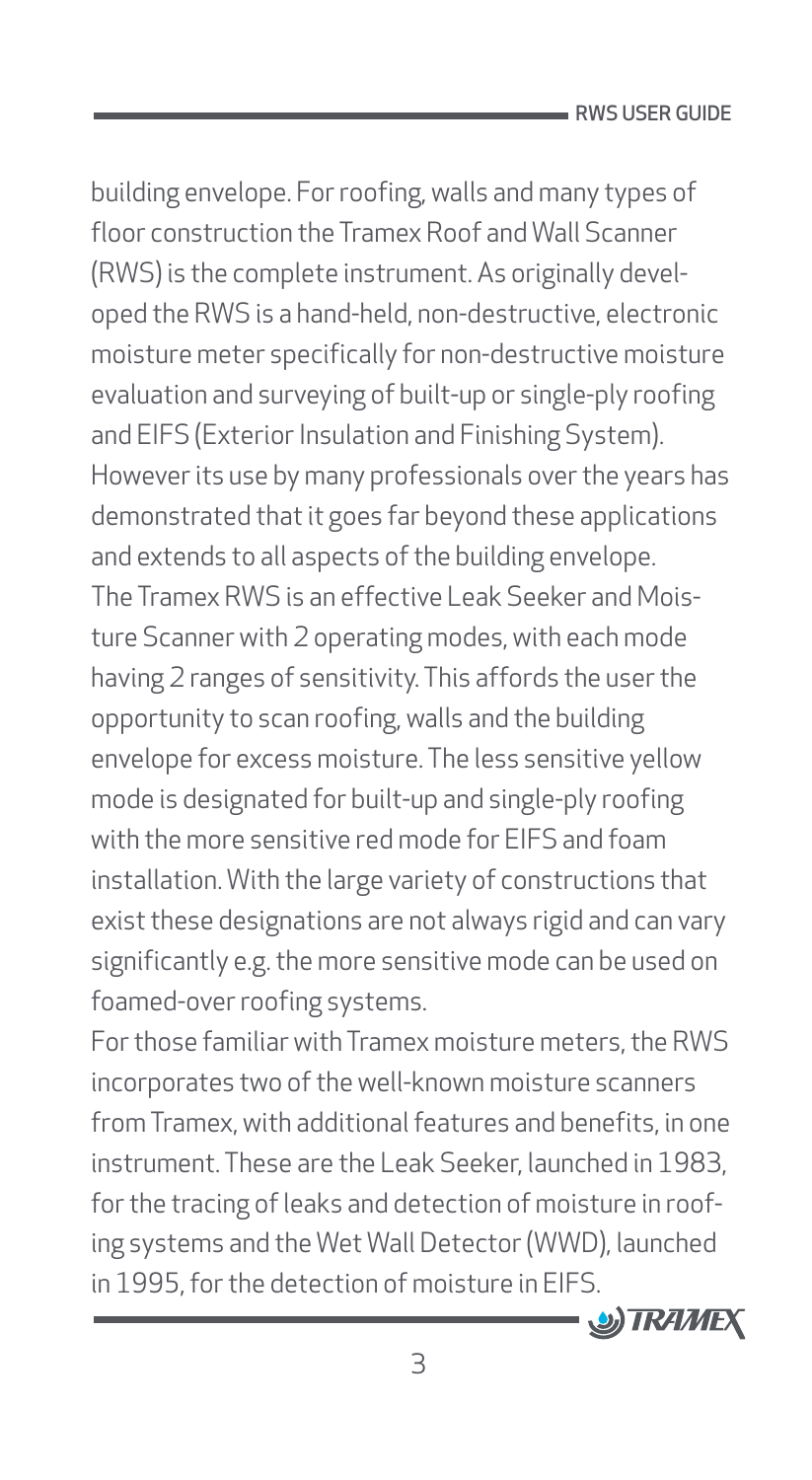#### <span id="page-4-0"></span>OPERATING INSTRUCTIONS

A diagram of the instrument face with brief notes on the push button controls is shown below:

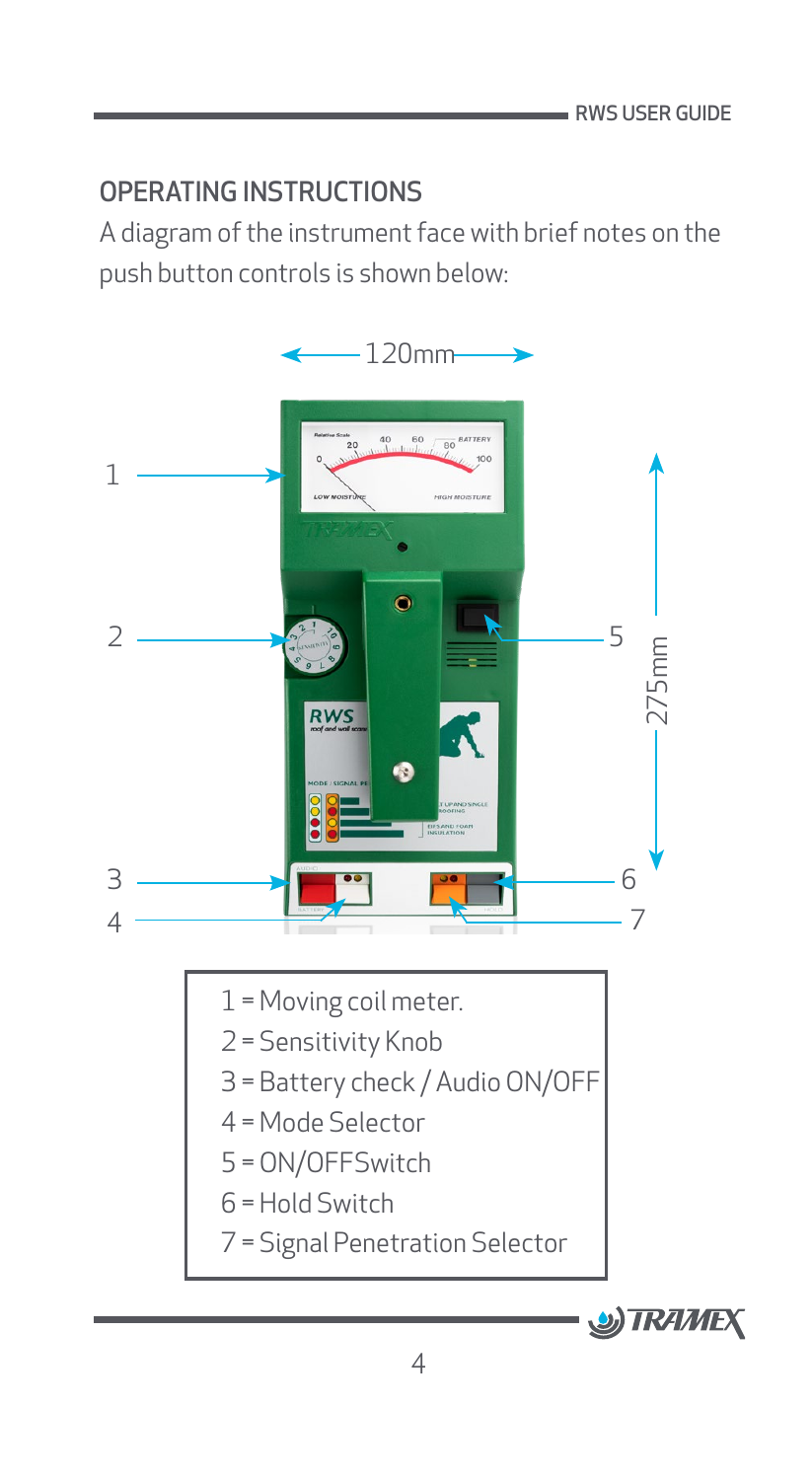# <span id="page-5-0"></span>MODES OF OPERATION

The RWS (Roof and Wall Moisture Scanner) has two operating modes, each with two ranges of signal penetration. The mode and signal penetration are indicated by the white and orange boxes on the decal of the RWS instrument.

- ƕ EIFS Mode (Red LED selected on White switch) is for moisture scanning of Exterior Insulation and Finishing System (EIFS) and similar type of construction cladding as well as polyurethane and polystyrene foam insulation and other types of low-density insulation systems applied to the building envelope.
- ƕ Roof Mode (Yellow LED selected on White switch) is for moisture scanning and leak tracing of built-up and single ply roofing systems.

Each of these measurement modes incorporates two sensitivities, which are activated by pressing the Orange switch: Yellow LED for lower sensitivity and lower penetration. Red LED for higher sensitivity and deeper penetration.

Audio can be turned ON/OFF by pressing Audio twice in quick succession.

A telescopic handle is included for use on roofing.

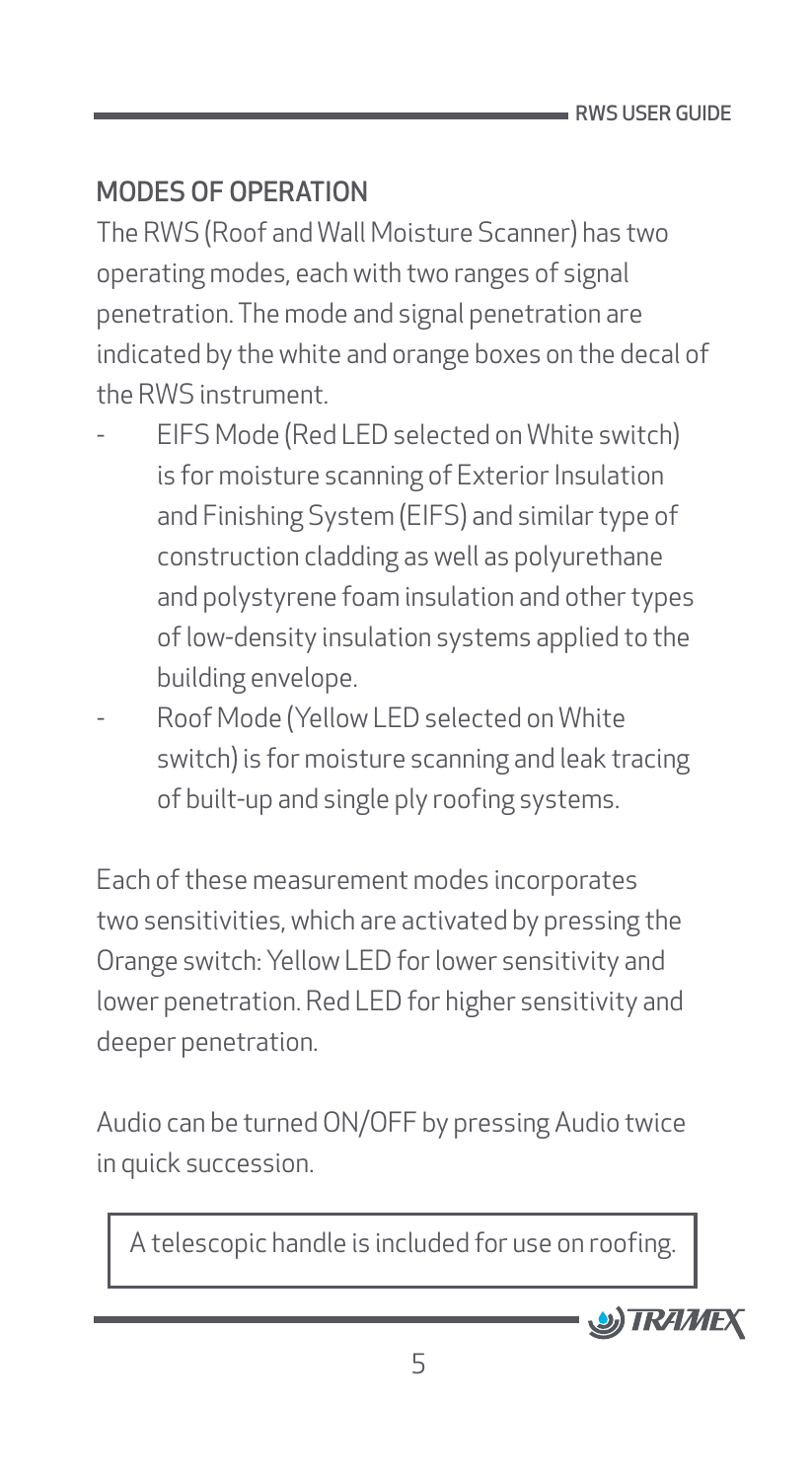#### <span id="page-6-0"></span>HOW IT WORKS

The RWS is an electronic instrument powered by one 9volt PP3 or similar battery. It operates on the principal of electrical impedance measurement. This means that a harmless, low frequency, non-destructive signal is sent from the two rubber coated electrodes at the base of the instrument through the surface of the material being tested, deep into this material. See Figure 2.



Fig. 2. RWS Low Frequency Signals On EIFS

![](_page_6_Picture_5.jpeg)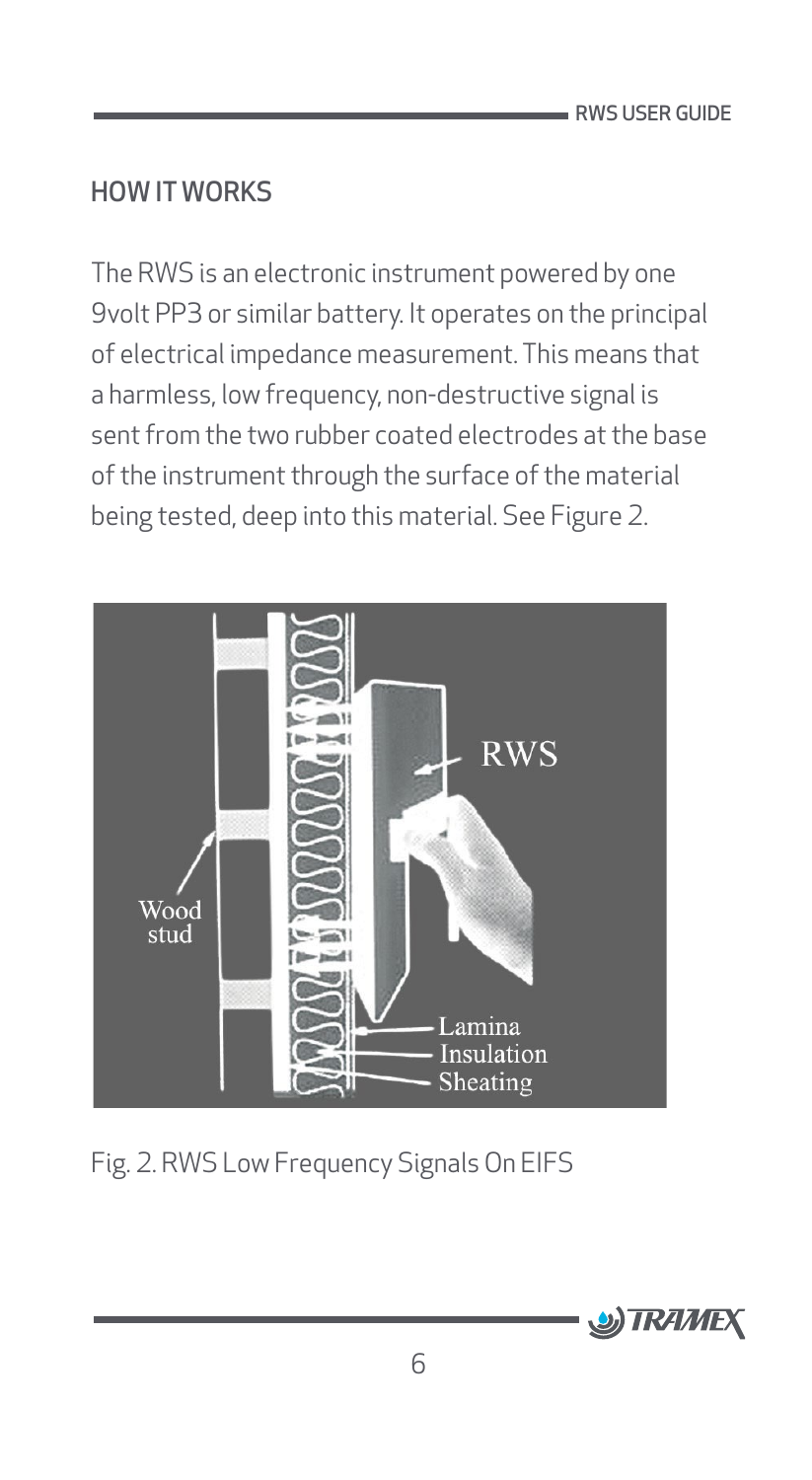#### <span id="page-7-0"></span>PRINCIPLES OF OPERATION

To measure / detect moisture, the rubber coated base of the instrument is pressed onto the material being tested. The detection signals from the instrument penetrate the material under test to a depth of up to approximately 100 mm. (4 inches) depending on the mode, the range of sensitivity selected and the material being tested. The small current flowing through the field is inversely proportional to the impedance of the material. This current is a measure of the change in the electrical impedance caused by a change in the moisture content. This change is translated by the RWS and instantly and continuously displayed on the large clear analog dial which gives comparative readings of 0 to 100.

#### PRIOR TO USE

Although the RWS is checked on manufacture and at quality control to ensure it is in working order before leaving the factory, a few minor checks should be carried out following transit. These are as follows : Depress ON/OFF switch (located on fascia to the right of grab handle) to power on the RWS. Check battery strength by depressing BATTERY check switch. The needle on the analog dial should go past the BATTERY line on the dial. If not, change the battery.

![](_page_7_Picture_5.jpeg)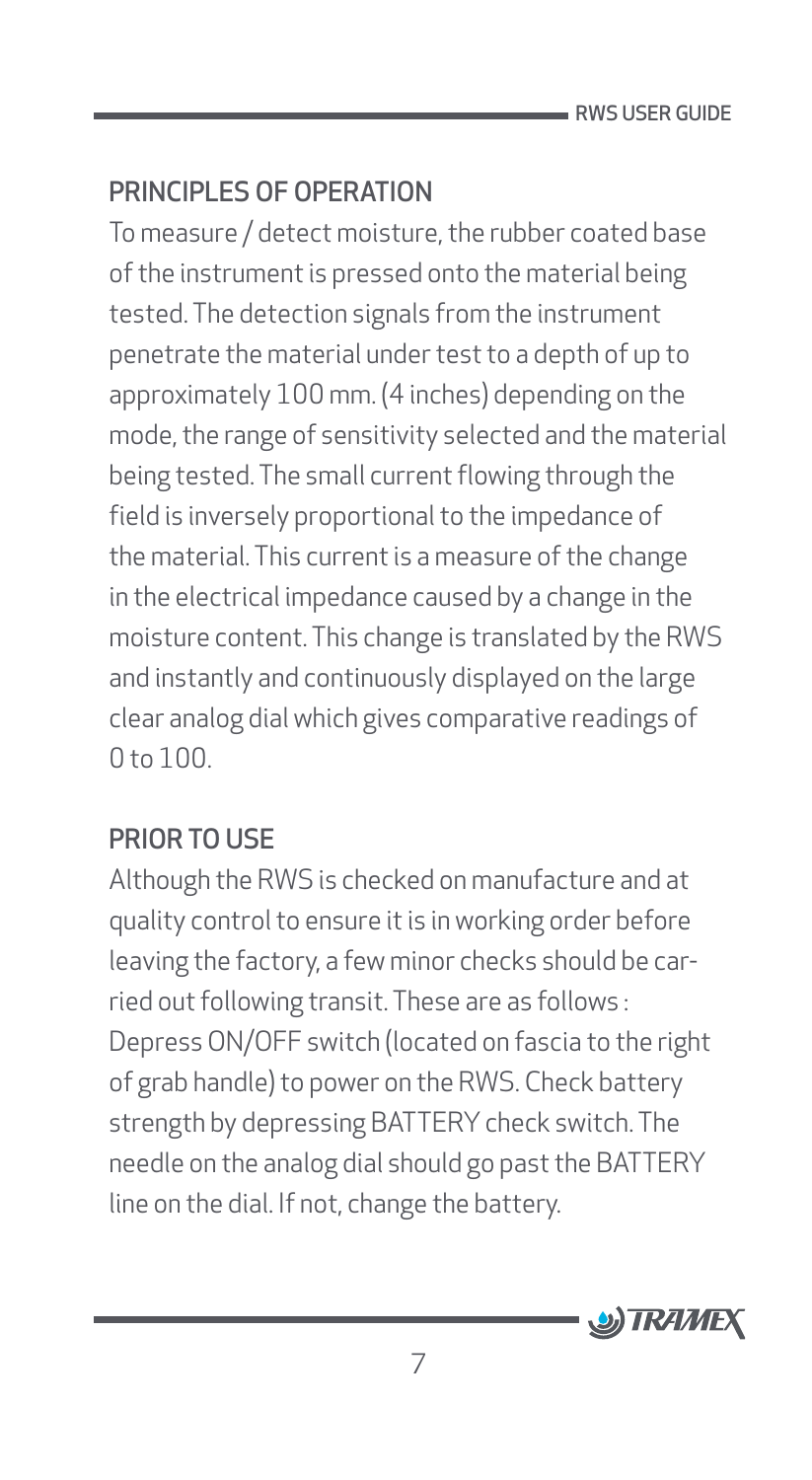Set the sensitivity dial to 10, place your hand on the base of the instrument, making contact with both electrodes, a full-scale reading of 100 should be obtained, irrespective of which mode or range is selected. See Page 4 for graphic illustration of switches and controls

Ensure that your new RWS is received in pristine condition, just as it left our factory. Complete and return warranty registration card to Tramex or the supplier of your RWS.

![](_page_8_Picture_3.jpeg)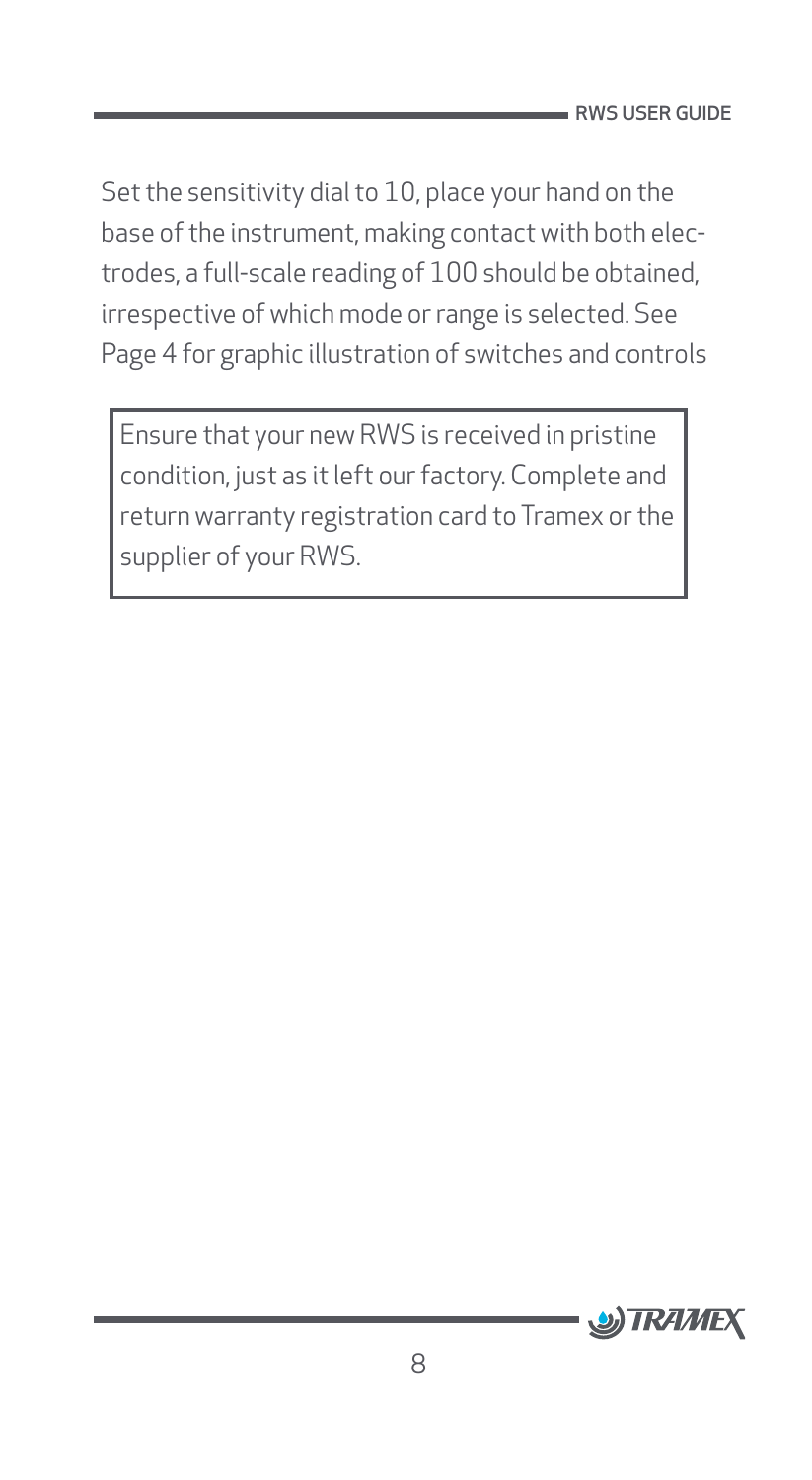# <span id="page-9-0"></span>BEFORE CONDUCTING A MOISTURE SURVEY

- 1. Before commencing moisture testing, it is advisable to familiarise yourself with the RWS, its functions and principles of operation.
- 2. It is also advisable, prior to commencing your moisture survey, to familiarise yourself with construction details and specification, in particular, type and thickness of insulation, type and thickness of lamina, number of layers of lamina and its reinforcing, coating and covering materials. The composition and specification of the substrate material is also worth knowing. This familiarisation will help you to make the best interpretation of the RWS readings.
- 3. Check battery strength by pressing down and holding the BATTERY button (Red switch). (The RWS needs to be powered on to check battery strength). The Power On switch is the Black switch located on the right hand side of grab handle. The reading on the analog dial should be above Battery Line (70). If the meter reading is below this, replace the 9 Volt battery (PP3, 1604, 6F22, 6LF22 or equivalent).
- 4. If meter does not power up, remove the battery cover and check if the battery is connected. If not, connect and ensure that the battery is firmly positioned within the battery retainer.

![](_page_9_Picture_6.jpeg)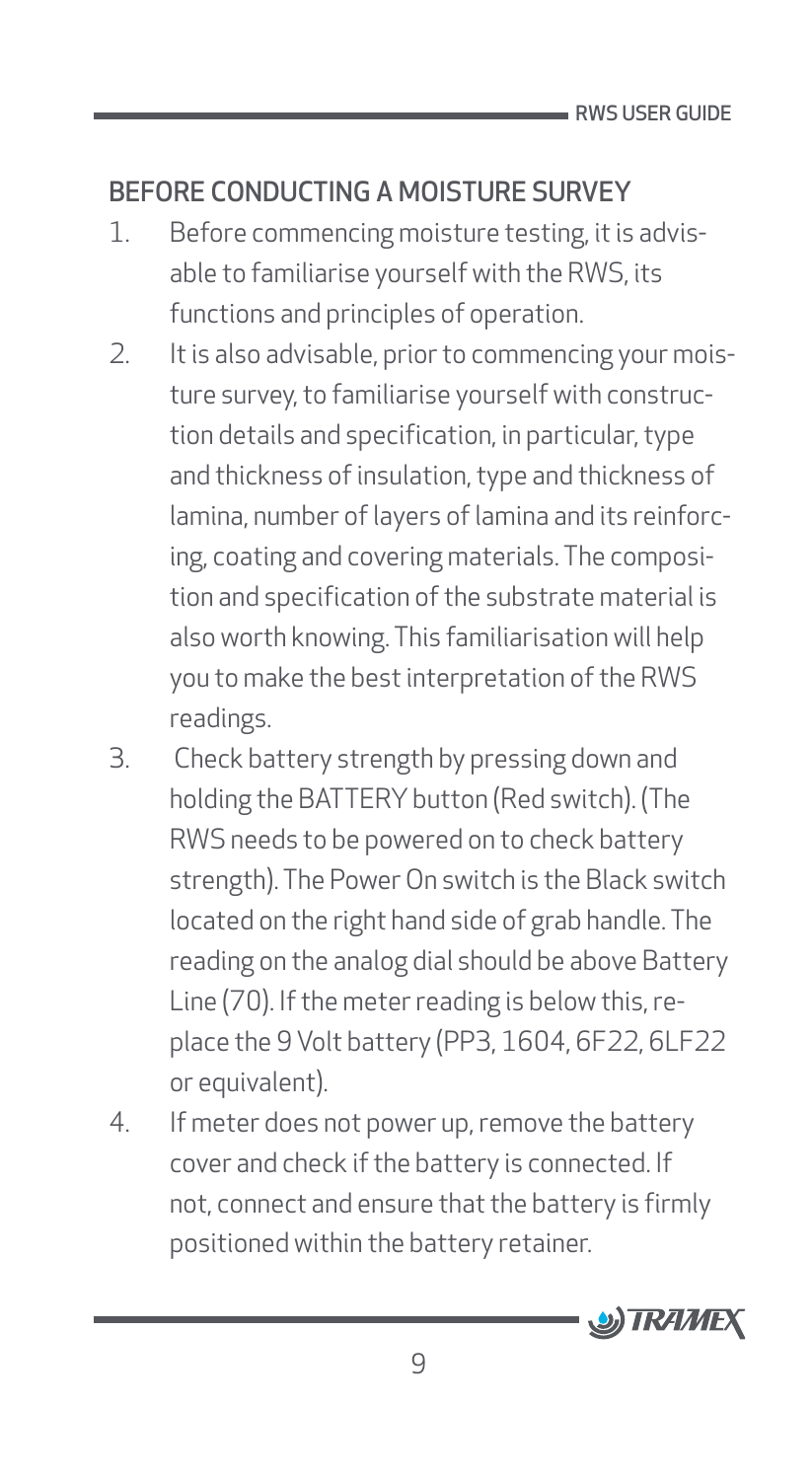It is important that the battery is firmly positioned and not free to move, as due to the sensitivity of the RWS an incorrectly positioned or loose battery could affect the readings.

#### • EIFS Mode

For Exterior Insulation and Finishing System (EIFS) and similar types of construction cladding (non-metalic), or foam-over roof insulation systems, the RWS is equipped to detect moisture present in the lamina, insulation or in the substrate behind or under the insulation and assists in tracing leaks back to source.

#### • ROOF Mode

For built up and single ply roofing, the RWS is equipped to detect elevated moisture within the insulation and thickness of the roof, assist in tracing leaks back to source and can also identify areas of inter-ply moisture.

The RWS is designed to read through electrically nonconductive materials that are positioned between the electrodes and the substrate. For example: a conductive layer with metal lath or a wet surface could give false positive readings.

![](_page_10_Picture_7.jpeg)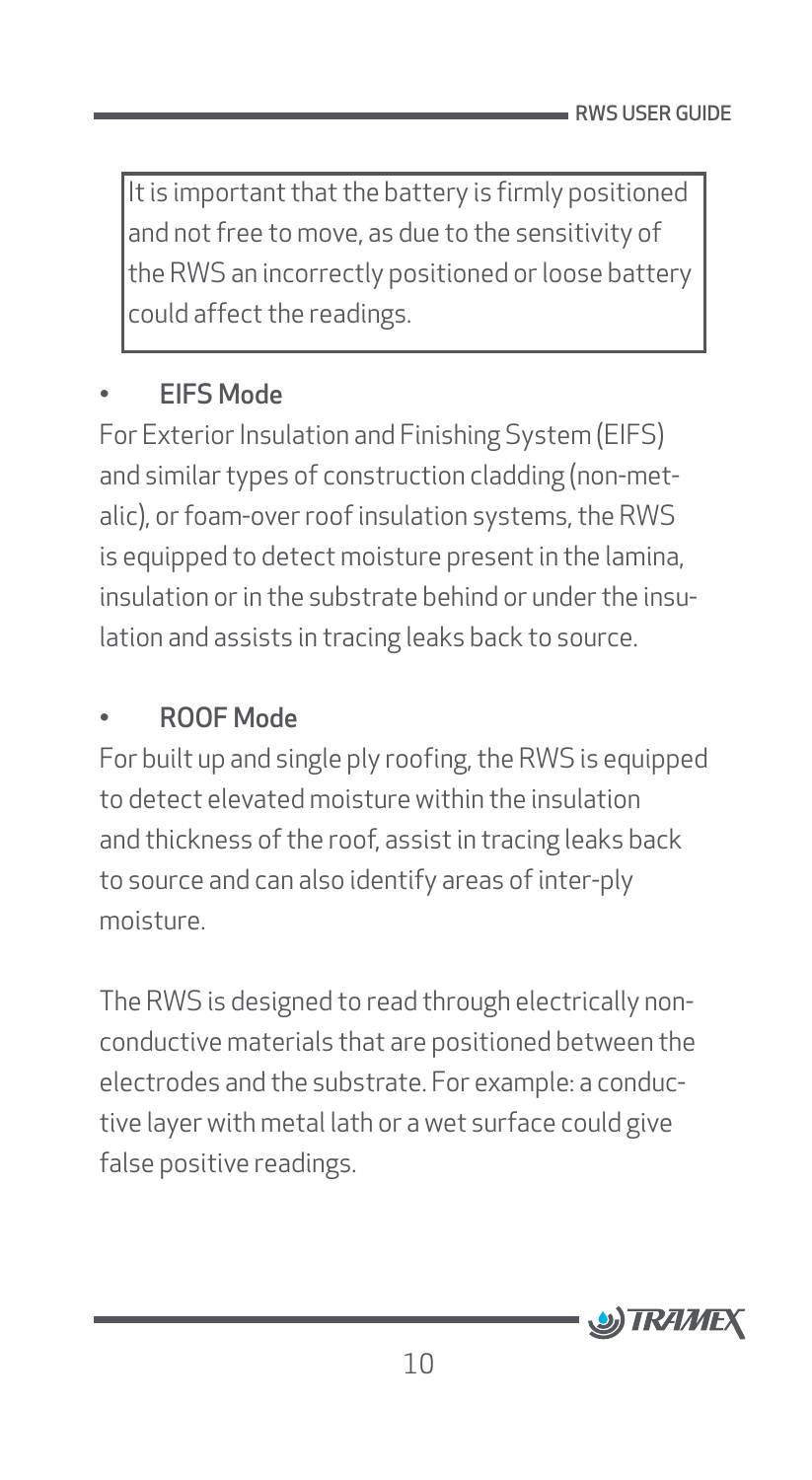# <span id="page-11-0"></span>CONDUCTING A MOISTURE SURVEY:

#### • EIFS Mode

Exterior Insulation Finishing System and similar type of building envelope insulation and waterproofing systems.

- 1 Switch ON the RWS
- 2. Select Mode: To select EIFS Mode press MODE switch. When EIFS mode is selected the RED LED will light.
- 3. Select Signal penetration: press Orange switch to toggle from Low (Yellow LED) to High (Red LED) or vice versa.

### LOWER PENETRATION RANGE

(Yellow LED inset in range switch will light) is suitable for use on systems incorporating up to 1" (25mm) thickness of insulation.

#### HIGHER PENETRATION RANGE

(Red LED inset in range switch will light) is for use on systems with greater than 1" (25mm) thickness of insulation.

4. Hold the RWS by the grab handle and place it so that the rubber electrode is in full and firm contact with the surface over a known dry area. Adjust the sensitivity control knob until the needle is just above zero on the analog meter.

![](_page_11_Picture_12.jpeg)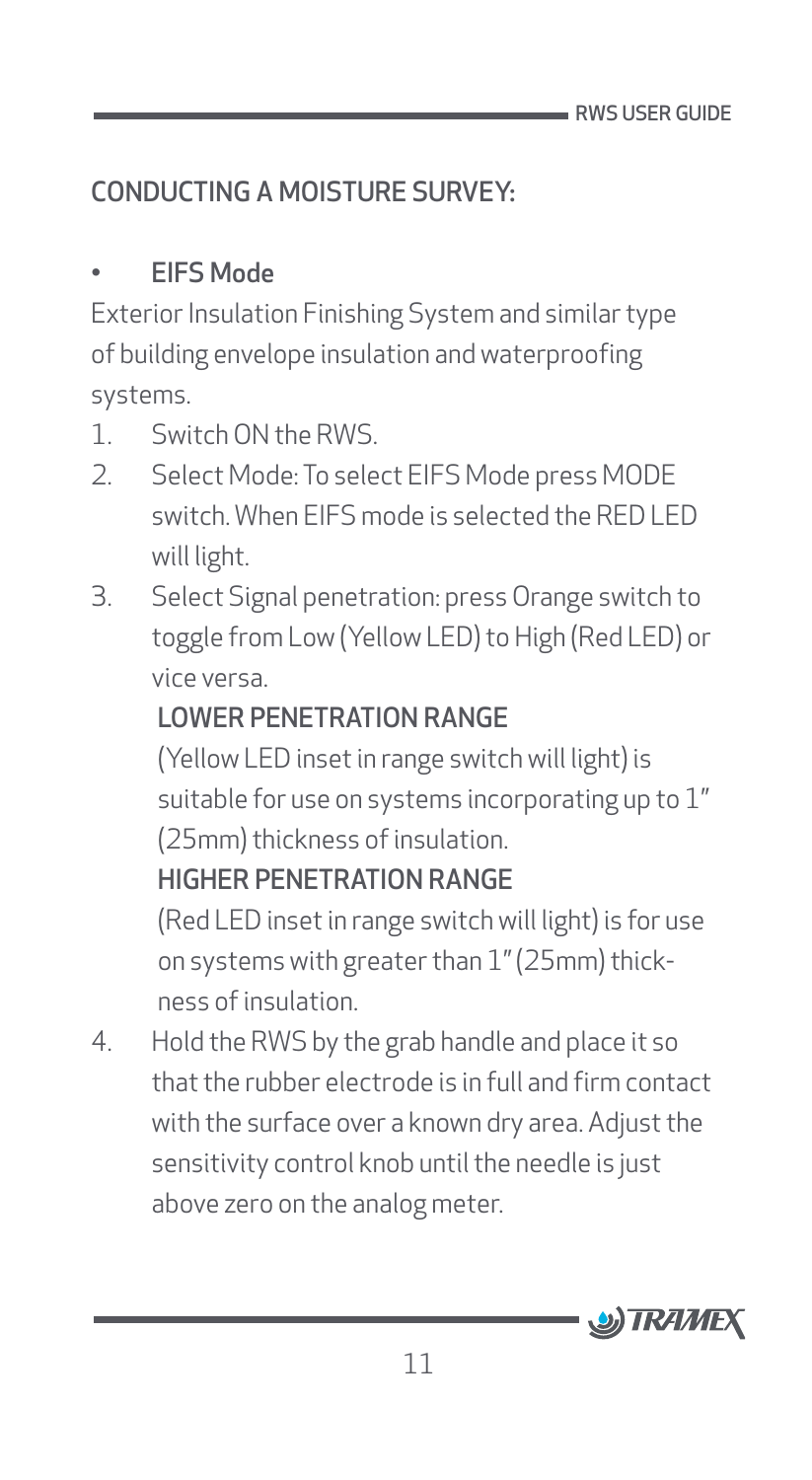### **NOTE**

On a laboratory mock up on an area where a plywood sheathing substrate had less than 15% moisture content, zero reading corresponded to a setting of 5 on the sensitivity knob of RWS. This was on a 1" expanded polystyrene (EPS) insulation plus lamina over plywood. See Fig 3. (This setting may vary, depending on site conditions, specifications and environmental conditions).

![](_page_12_Figure_3.jpeg)

Fig 3. Laboratory Mock-Up

![](_page_12_Picture_5.jpeg)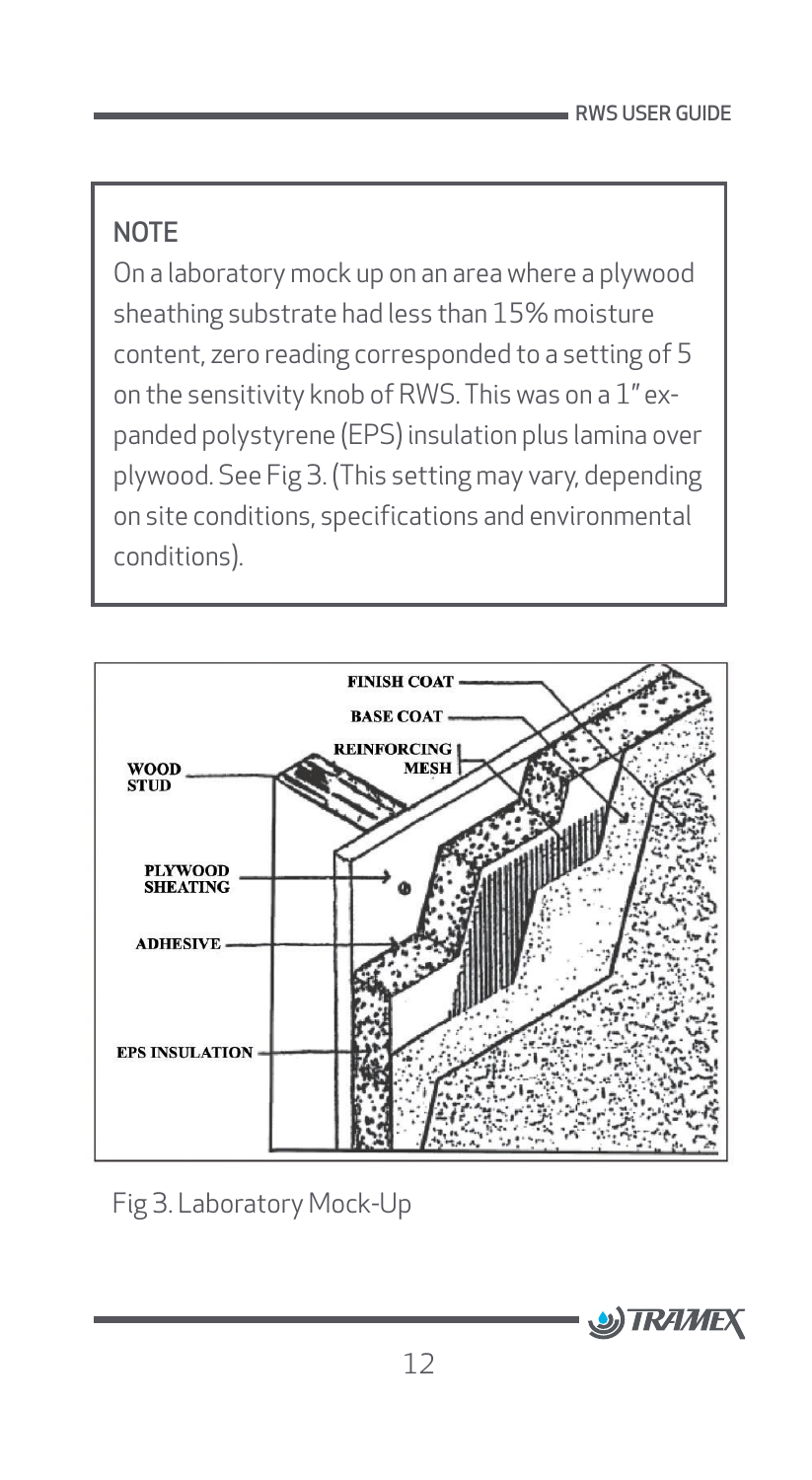If you are not sure that you are starting over a dry area, a moisture meter such as the Tramex CMEX5, with insulated deep wall probes may be useful in confirming an acceptably dry area.

An alternative method is to use the RWS on a seek and find basis as follows: Place the RWS against the surface, adjust the sensitivity control knob so that the meter reads, say 50. Then, by moving from area to area and following in the direction of lowest reading until the area of lowest reading is found (lowest reading should indicate a relative dry area). Over this area, zero the meter reading as described above. You can then double check with a pinprobe and moisture meter such as the Tramex CMEX5 to confirm a dry area.

Having calibrated (zeroed) on a dry area, now proceed with the moisture survey by moving the RWS across the surface, making sure that electrodes are making full and firm contact with the surface. Partial contact may result in reduced readings. Also ensure that you are holding the RWS firmly by its grab handle as the RWS functions more efficiently when it is hand held while in EIFS mode. If you are setting up a grid pattern for your survey it is important to understand that the RWS is reading the area directly below the footprint of the instrument.

![](_page_13_Picture_4.jpeg)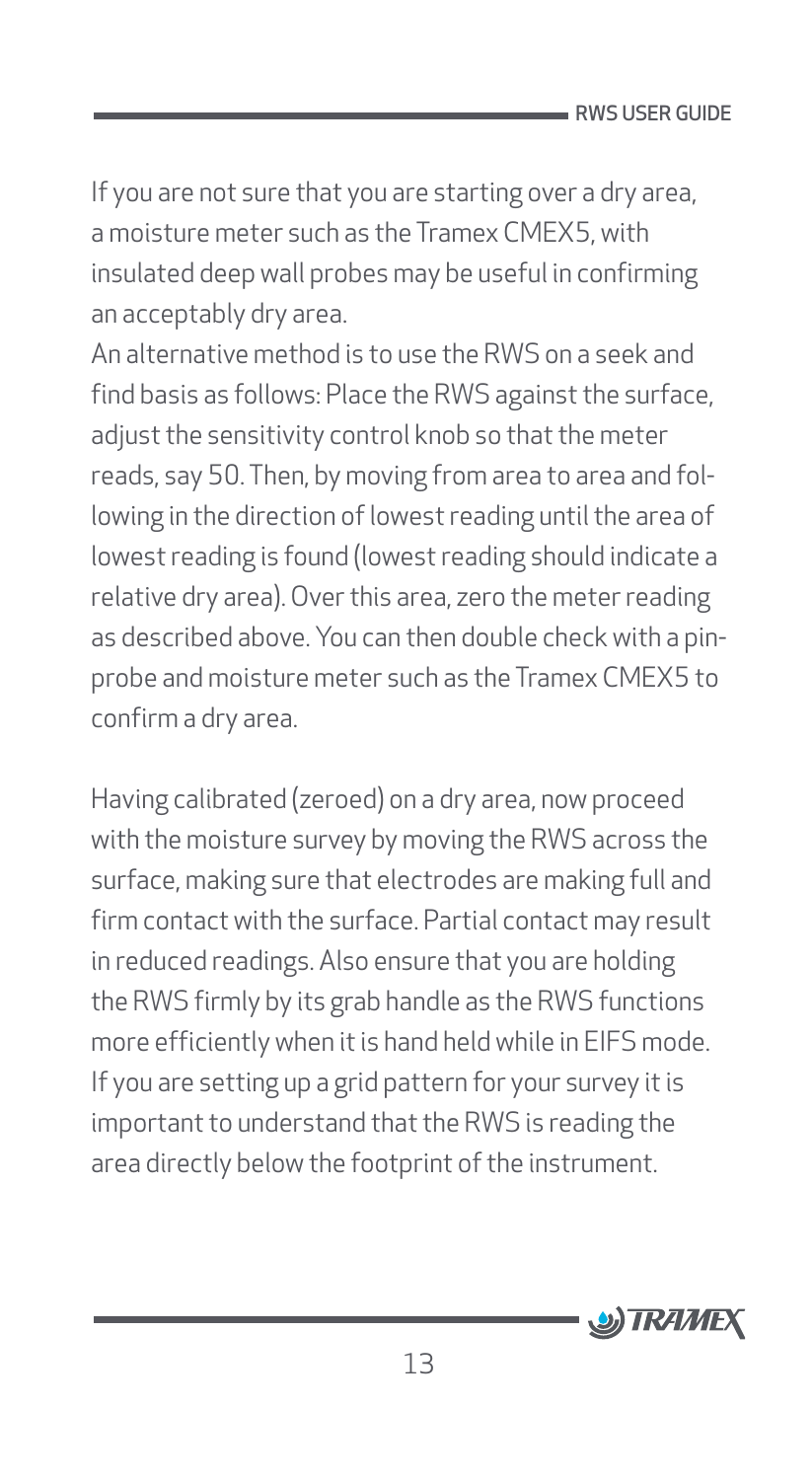#### <span id="page-14-0"></span>Interpretation of readings

When the RWS has been zeroed correctly on a dry area and set on the correct range for the EIFS thickness, higher readings normally indicate higher moisture content.

#### Example:

The RWS was calibrated on a laboratory mock-up shown in Table 1. ( page 15 )

| <b>Structural Wood:</b> | $4'' \times 2''$ Stud  |
|-------------------------|------------------------|
| Sheathing:              | 1/2" Plywood           |
| Insulation:             | 1"Expanded polystyrene |
| Lamina:                 | Glass Fibre Reinforced |

![](_page_14_Picture_6.jpeg)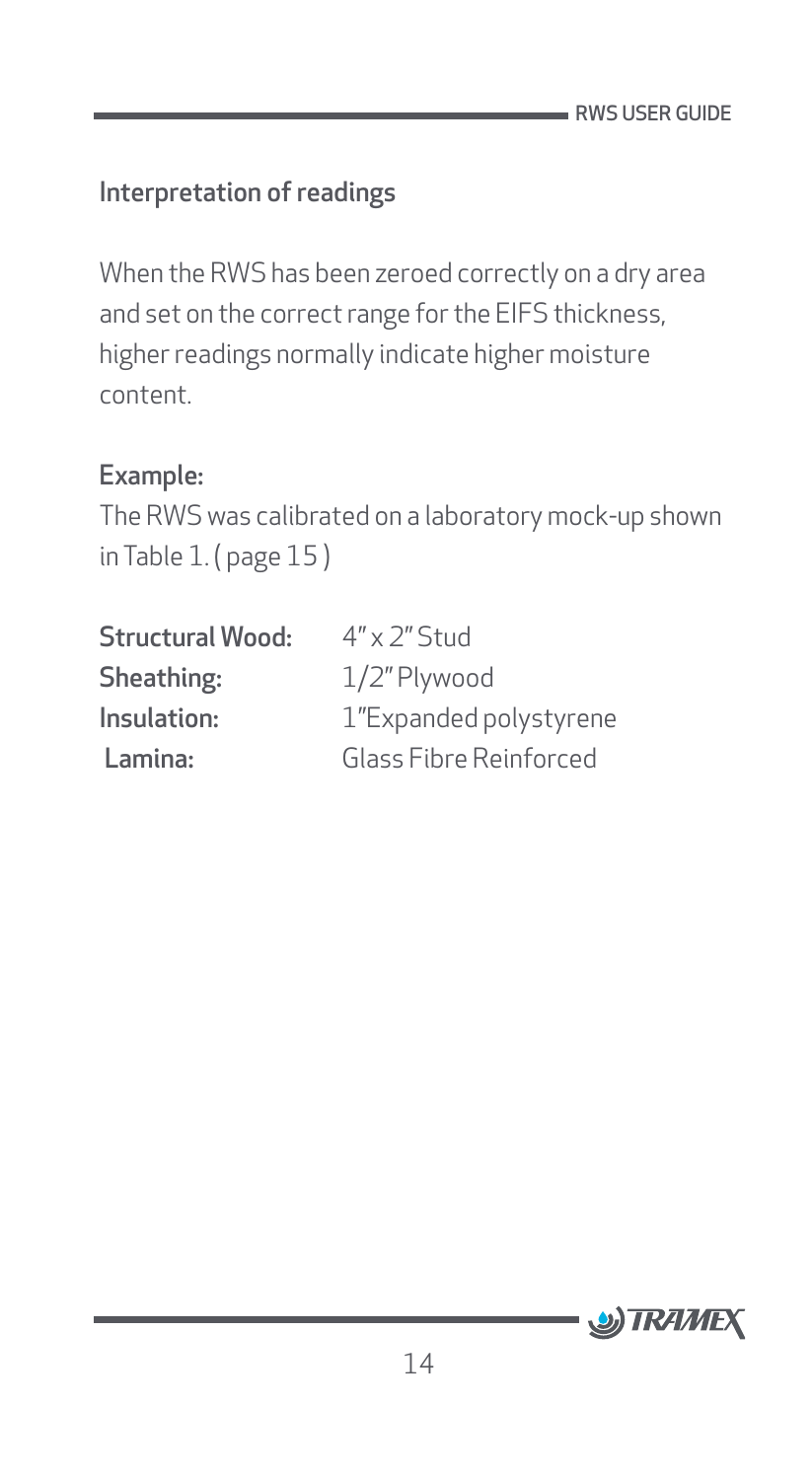| RWS<br>Setting of<br>Sensitivity | <b>RWS</b><br>Meter<br>Reading | Moisture Content of<br>Sheathing Taken With<br>Meter For Wood<br>% Moisture content<br>(Professional Meter) |
|----------------------------------|--------------------------------|-------------------------------------------------------------------------------------------------------------|
|                                  |                                | 14%                                                                                                         |
| 5                                | 50                             | 20%                                                                                                         |
| 5                                | 90-100                         | 28%                                                                                                         |
|                                  | $100+$                         | 30%                                                                                                         |

Calibration was set on this as follows:

Table 1. Comparison of RWS and Professional Pin Type Resistance Meter Readings

It should be noted that calibration of the RWS in EIFS MODE was based on the averaged results of numerous on-site and laboratory tests. Therefore readings and results vary depending on construction detail and from site to site. The above chart was the result of tests conducted on a simulated wall construction, as described above and is for guidance purposes only. Readings from the RWS are qualitative, not quantitative, and should be used for comparative purposes only.

![](_page_15_Picture_5.jpeg)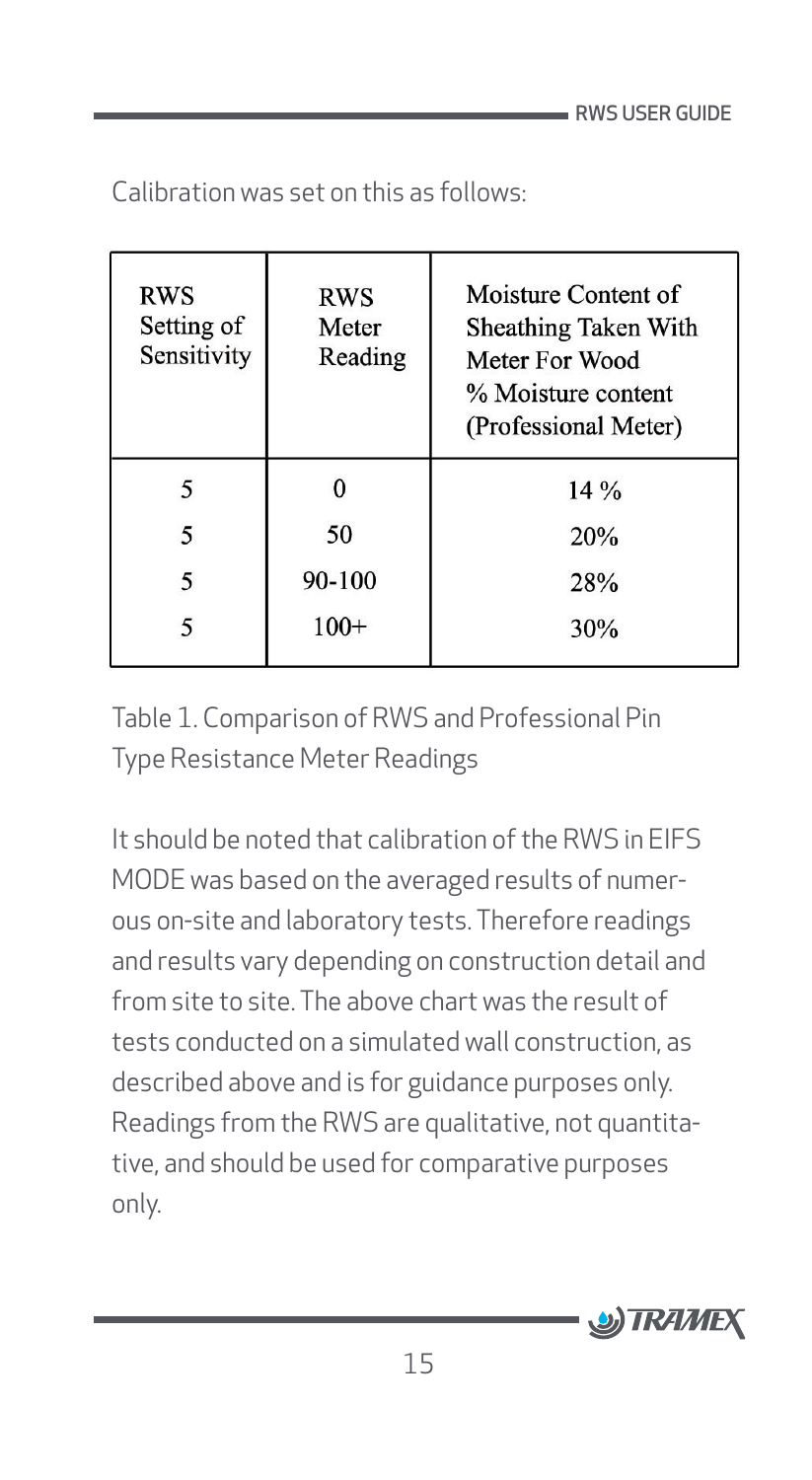<span id="page-16-0"></span>As EIFS systems, construction sites, environmental and geographical conditions vary, results and readings will vary also. It is recommended that when carrying out a survey the RWS is zeroed on individual walls and anywhere the operator would expect a change in wall materials, lamina, surface moisture or other conditions that may effect readings.

For example, walls or roofs on ocean-side properties may have higher salt content on the surface and thus slightly higher readings than inland properties, or surface moisture may dry off more slowly depending on orientation of the wall or roofs.

The RWS is designed to have the flexibility in sensitivity adjustment to cope with variances caused by material and conditional differences from wall to wall.

# Tracing Moisture back to source in EIFS or similar construction

Once an area of excess moisture has been established, the RWS may be used to assist in tracing the moisture to the source of ingress as follows:

Having found a wet area, turn down the SENSITIVITY knob until the needle points to approximately half scale (approx 50).

On this setting, take further readings around the area, note the highest reading and follow in the direction of the highest reading. If necessary, decrease sensitivity until the area of greatest moisture has been located.

![](_page_16_Picture_8.jpeg)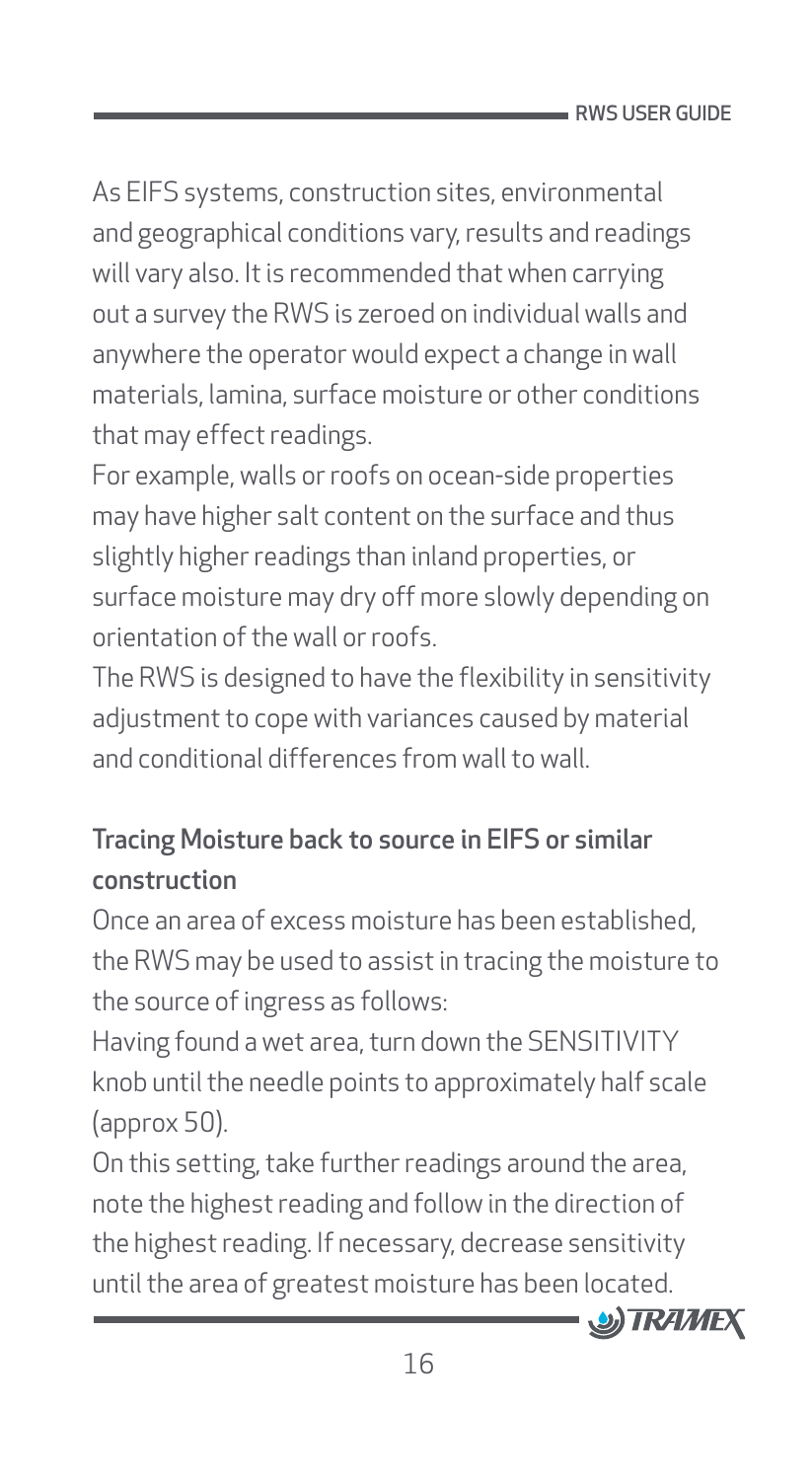Usually the greatest moisture concentration is in the proximity of the area where the moisture is getting into the system. A careful visual examination in this area should be carried out to identify defects or damage in weatherproofing.

Taking core samples of the EIFS or foamed roof insulation and / or the use of a moisture meter such as a Tramex CMEX5 with deep wall probes is recommended to substantiate the RWS readings.

Fig. 4. CMEX5 With Deep Wall Probe.

![](_page_17_Picture_4.jpeg)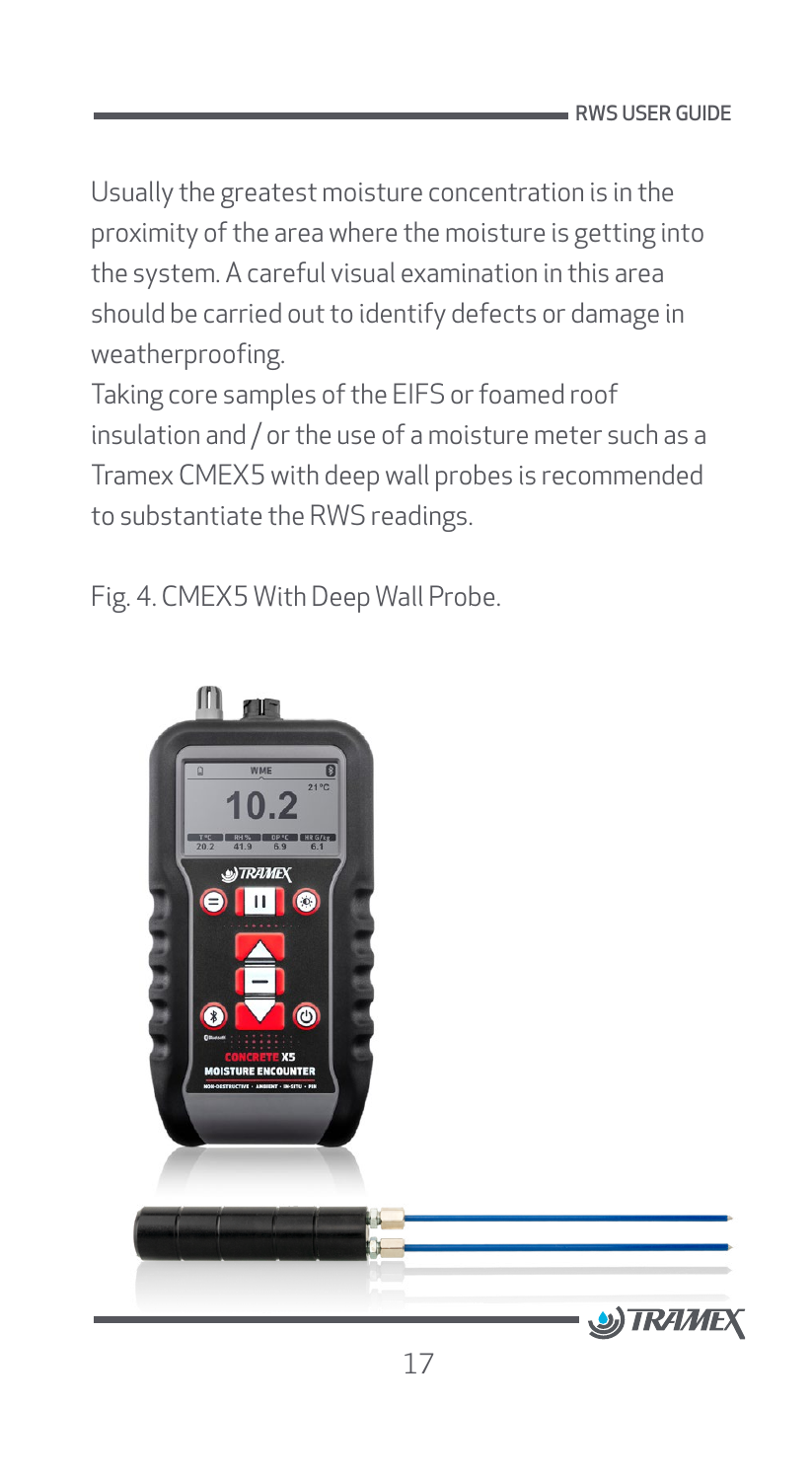# <span id="page-18-0"></span>CONDUCTING A MOISTURE SURVEY:

#### ROOF Mode

For moisture scanning and leak tracing of Built-Up and Single-Ply Roofing Systems.

#### Conducting A Roof Survey

- 1. Switch the RWS ON
- 2. Select Mode: To select Roof Mode press White MODE switch. When Roof mode is selected the Yellow LED will light.
- 3. Select Signal penetration: press Orange switch to toggle from Low Range (Yellow LED) to High Range (Red LED) or visa versa.

### LOWER PENETRATION RANGE

(Yellow LED inset in Orange switch will light) is suitable for use on smooth or mineral surfaced roofs.

# HIGHER PENETRATION RANGE

(Red LED inset in Orange switch will light) is more sensitive and will read through heavier membranes as well as most dry gravel or ballast roof coverings. (If satisfactory readings cannot be achieved through ballast, remove same and work directly on the surface of the waterproofing material).

![](_page_18_Picture_12.jpeg)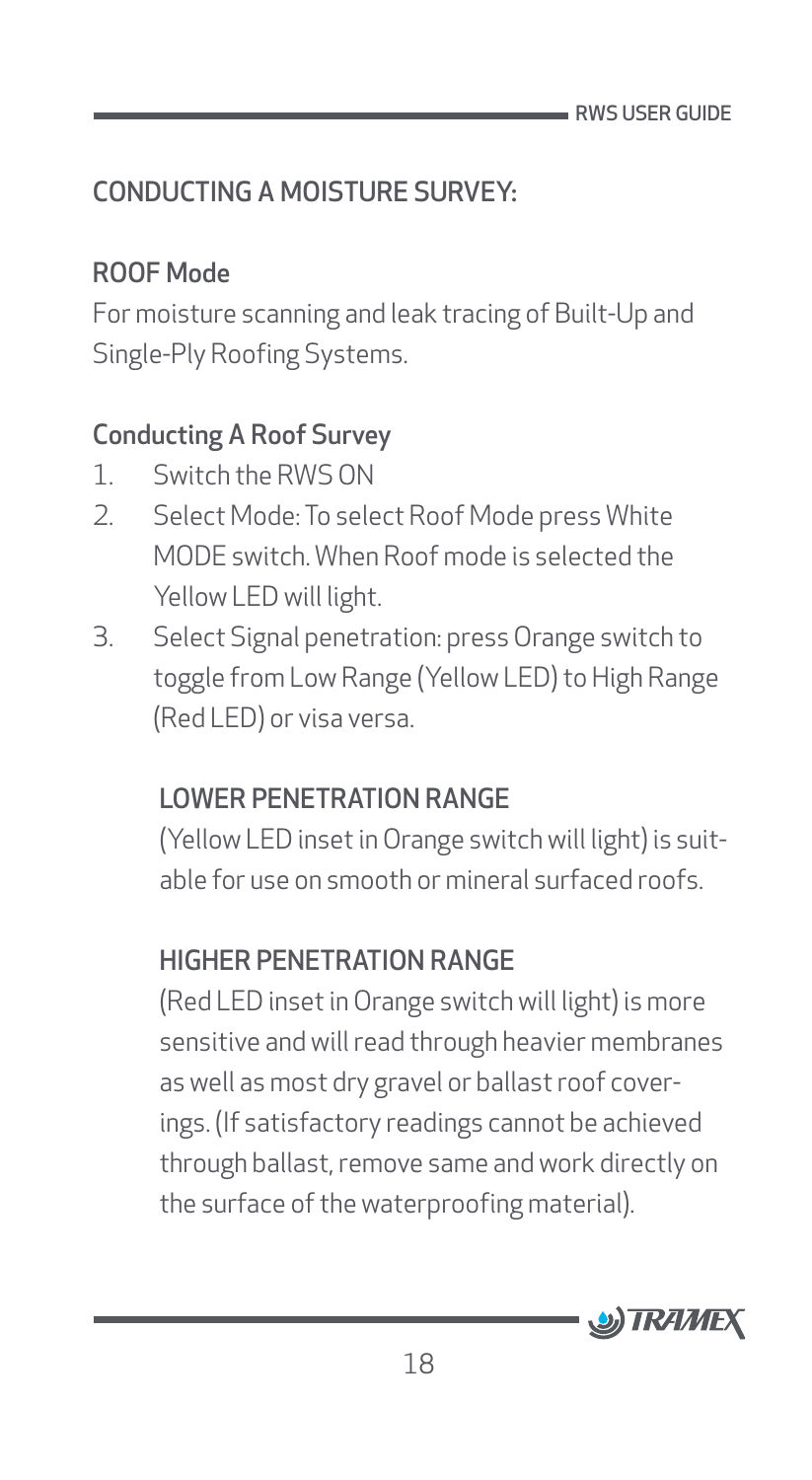#### <span id="page-19-0"></span>Procedure

- 1. Make a sketch of the roof, indicating openings and protrusions etc.
- 2. Select a convenient grid span e.g. 6ft (2m). On the North/South perimeter, mark 1,2,3 etc and on the East/West perimeter mark A, B, C etc. Transfer these grid system markings to your roof sketch. See Fig. 5.
- 3. Proceed by moving the RWS along the imaginary line A and mark locations on the sketch graph paper and/or roof surface when moisture is indicated by the RWS.

![](_page_19_Figure_5.jpeg)

Fig. 5. Roof Grid Sketch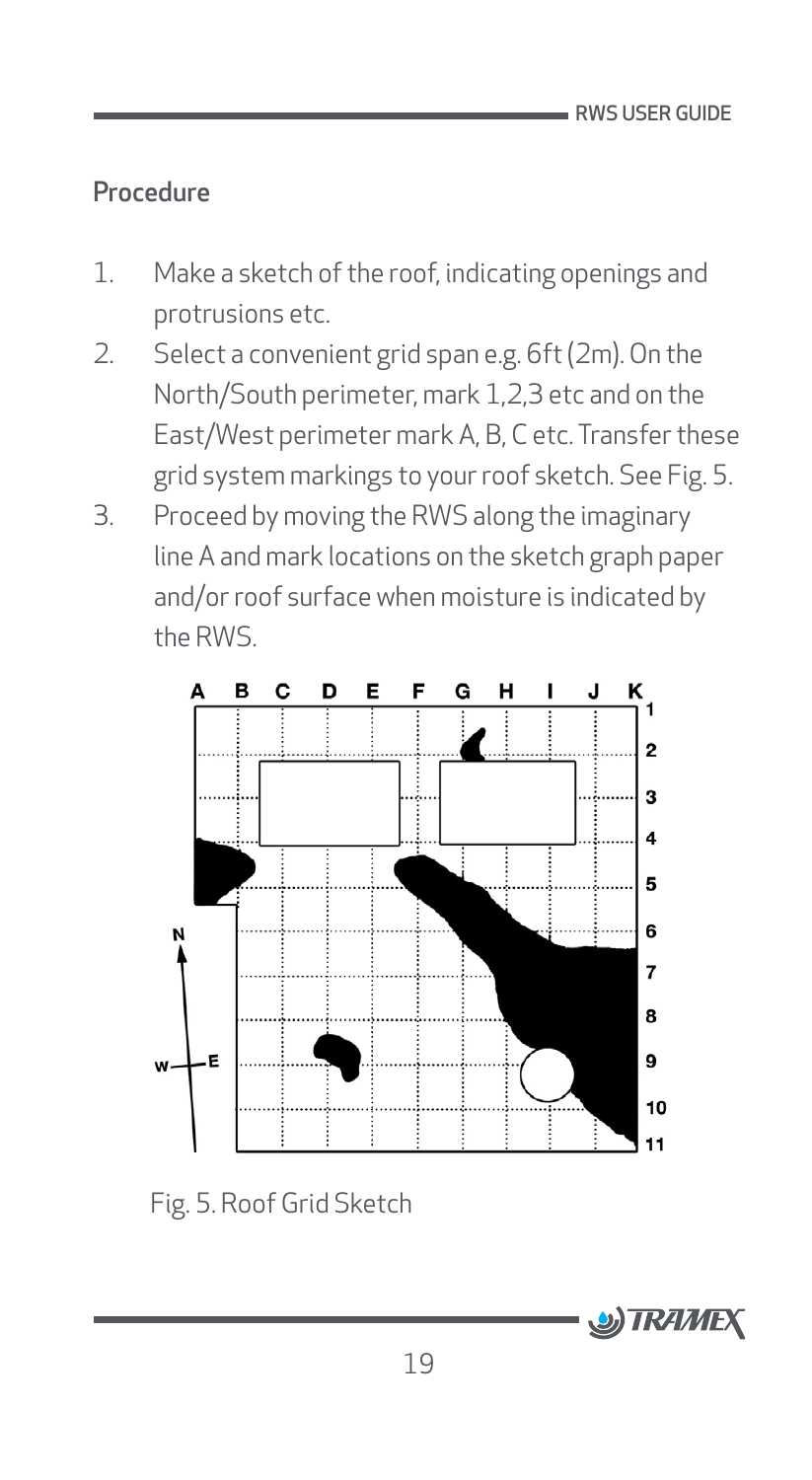In Fig.5 position A4 is the first point of moisture contact. A telescopic aluminium handle can be attached to the RWS when carrying out a moisture survey on a horizontal surface to avoid having to bend down when taking readings. As the survey continues, a moisture profile will build up, indicating areas which require attention.

- 4. On single ply roofing, particular attention must be paid to laps and seams.
- 5. Should a precise moisture percentage be required, a sample can be removed from the site, sealed in a plastic bag and checked in a laboratory, by weighing, drying and re-weighing, to calculate the exact amount of moisture present.
- 6. It is important also to examine the plies of the waterproofing layers after taking a test cut, as moisture may be present between the plies or within the fibre of the felt.
- 7. Areas of elevated moisture can be checked with a probe type moisture meter such as the Tramex CMEX5 meter with deep wall insulated probes.

![](_page_20_Picture_6.jpeg)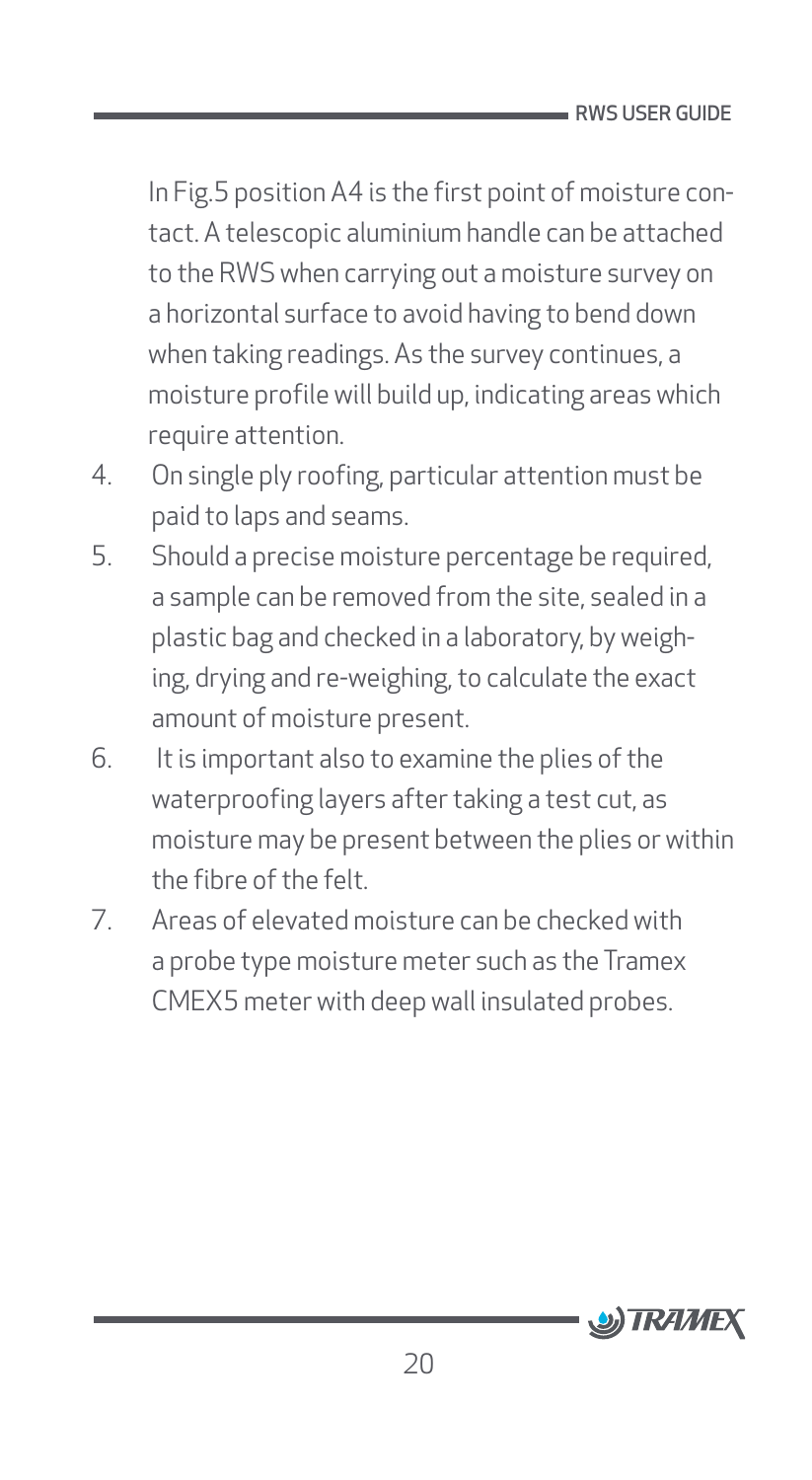RWS USER GUIDE

### <span id="page-21-0"></span>Tracing a leak and checking suspected trouble areas

If, for instance, a leak has been noticed in a built-up-roof, it may be easy to identify where the water is dripping into the building, but difficult to locate the point of ingress in the waterproof layer. Take your RWS to the general area of the roof over the leak. Switch on to activate the RWS and select the desired range. Turn the sensitivity knob to 10 and place the RWS on the roof surface. (If no reading is received, the insulation directly beneath the instrument is dry). Take point readings around the area until moisture is located.

This identifies where the elevated moisture is located. Mark the roof surface with crayon or paint, outlining the area of wetness. See Fig 6. below.

![](_page_21_Figure_4.jpeg)

Fig 6. Tracing And Marking A Leak On Your Roof

![](_page_21_Picture_6.jpeg)

21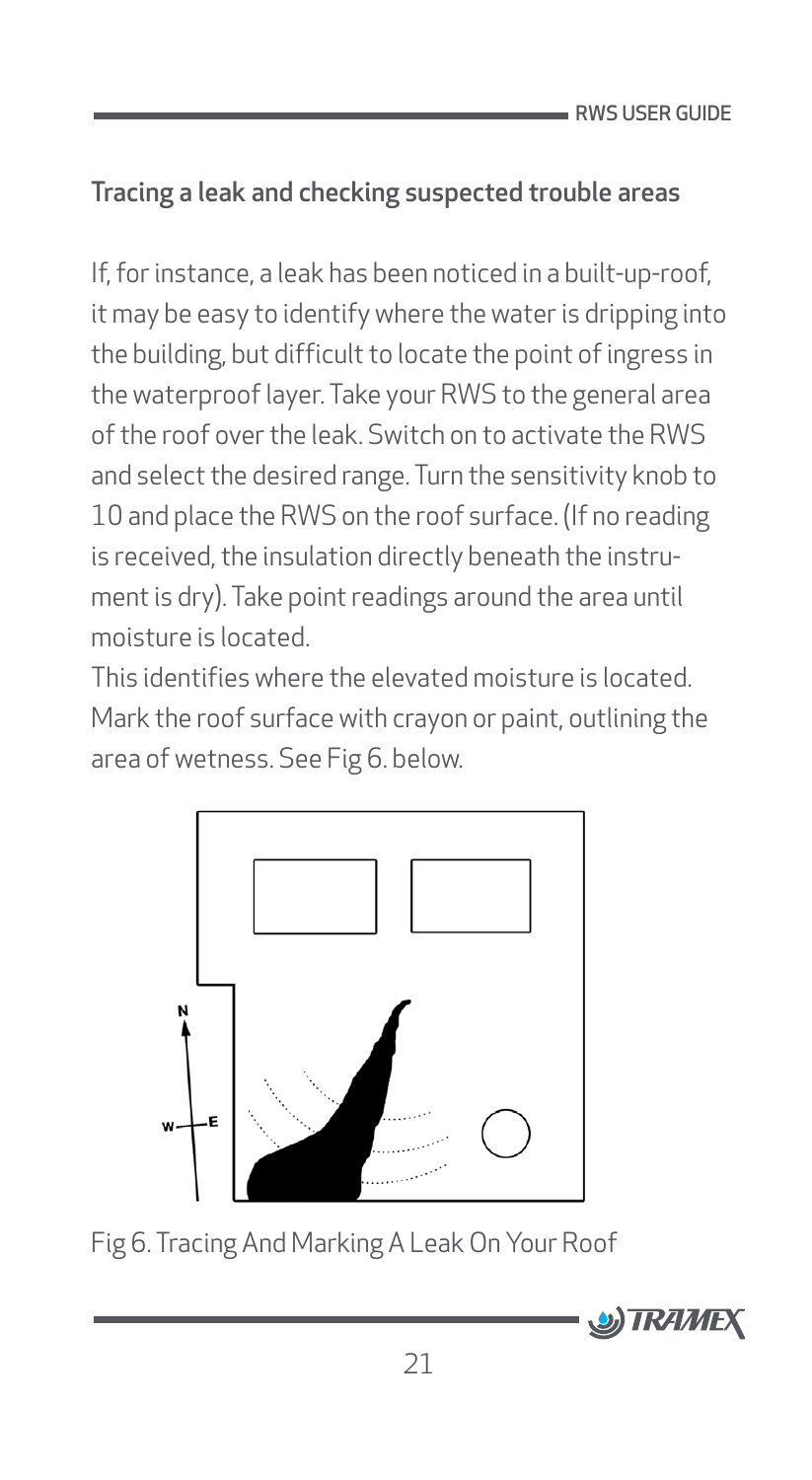To trace the leak back to the source, turn down the sensitivity until the meter needle reads approximately half scale. Take point readings around the area of the leak, following the strongest signal. It may be necessary to reduce the sensitivity a number of times until the area of greatest moisture content is located. Based on the usual pattern of greatest moisture concentration being in proximity to the point at which the moisture gets through into the roof, a visual examination of the area should be carried out to identify defects or damage to the roof covering.

Note: The reading on the RWS is 'Relative' or 'Comparative', indicating a greater or lesser signal. It is not an indicator of percentage moisture content. As a guide, approximately 20% moisture in wood fibreboard directly under a 3mm (1/8") membrane, will give full-scale deflection in Roof Mode on the Yellow sensitivity range. Many types of insulation currently available can contain up to 200% moisture by weight while others can hold very little moisture. If the precise moisture content is required we recommend a sample core is cut and measured by weigh/dry/weigh method, or by use of a pin probe. The Tramex CMEX5 moisture meter with pin probe can be used to give a better indication of moisture content.

![](_page_22_Picture_3.jpeg)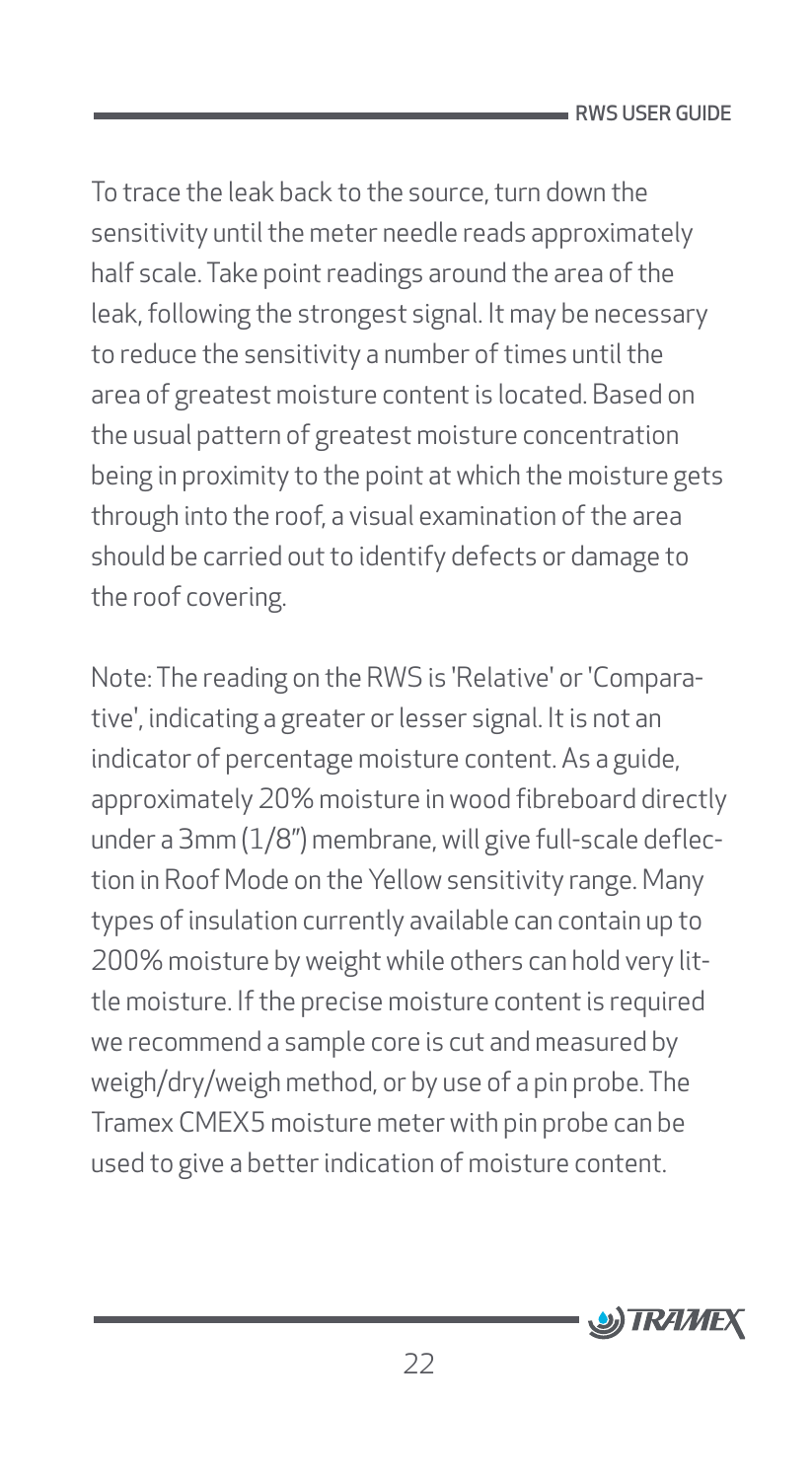#### <span id="page-23-0"></span>Types of roofing structures and their more common problems

- Built-up Roofing Systems: Comprising of 3 or 4 layers of roofing felt, with bitumen or asphalt adhesive between each layer.
- Modified Bitumen Systems: This type of material is usually heat applied as a single layer system or with a base layer of bituminous felt.
- Single Ply Roofing: Usually applied in welded sheet form, direct to the insulation.
- Note: Using the RWS on black EPDM or Butyl rubber roofing may result in false readings due to the high dielectric constant of this material.

# Possible problems leading to moisture intrusion of the roof system

- Mechanical damage from maintenance personnel.
- Fissures or cracks in the membrane, caused by building settlement or expansion and contraction.
- Blistering caused by moisture trapped in the roofing system during construction.
- Problems on the laps and up stands if material is not fully sealed during construction.
- Problems usually occur from mechanical damage and maintenance personnel, pinholes, bird damage and faulty seams during construction.

![](_page_23_Picture_12.jpeg)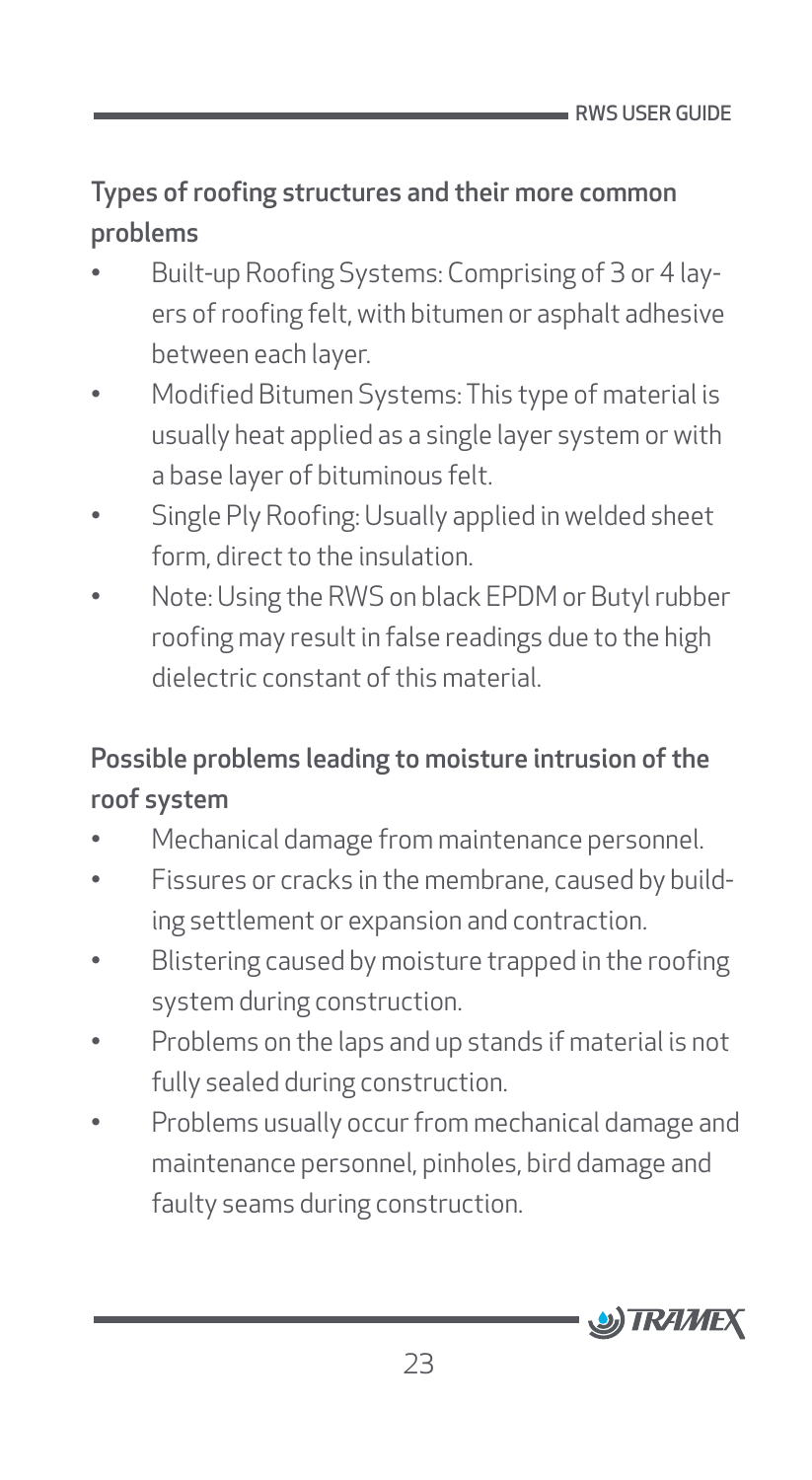# <span id="page-24-0"></span>MOISTURE SURVEY CHECKLIST

Recording the following information will assist you in completing a comprehensive moisture survey:

- 1. Building name and number.
- 2. Date of survey.
- 3. Name of surveyor.
- 4. Visual inspection of all detail work and flashings around doors, windows, openings etc
- 5. Visual inspection of windows, doors, penetrations, roof lights & openings etc.
- 6. Visual inspection of vents, chimneys and other protrusions.

# USEFUL ITEMS REQUIRED WHEN CONDUCTING A **SURVEY**

- 1. Core cutter.
- 2. Hole punch.
- 3. Crayon, chalk or spray paint.
- 4. Tape measure.
- 5. Spatula, knife and cold mastic, and patching material for minor repairs.
- 6. Plastic bags for sealing core samples.
- 7. Moisture meter with deep wall insulated probes.

![](_page_24_Picture_17.jpeg)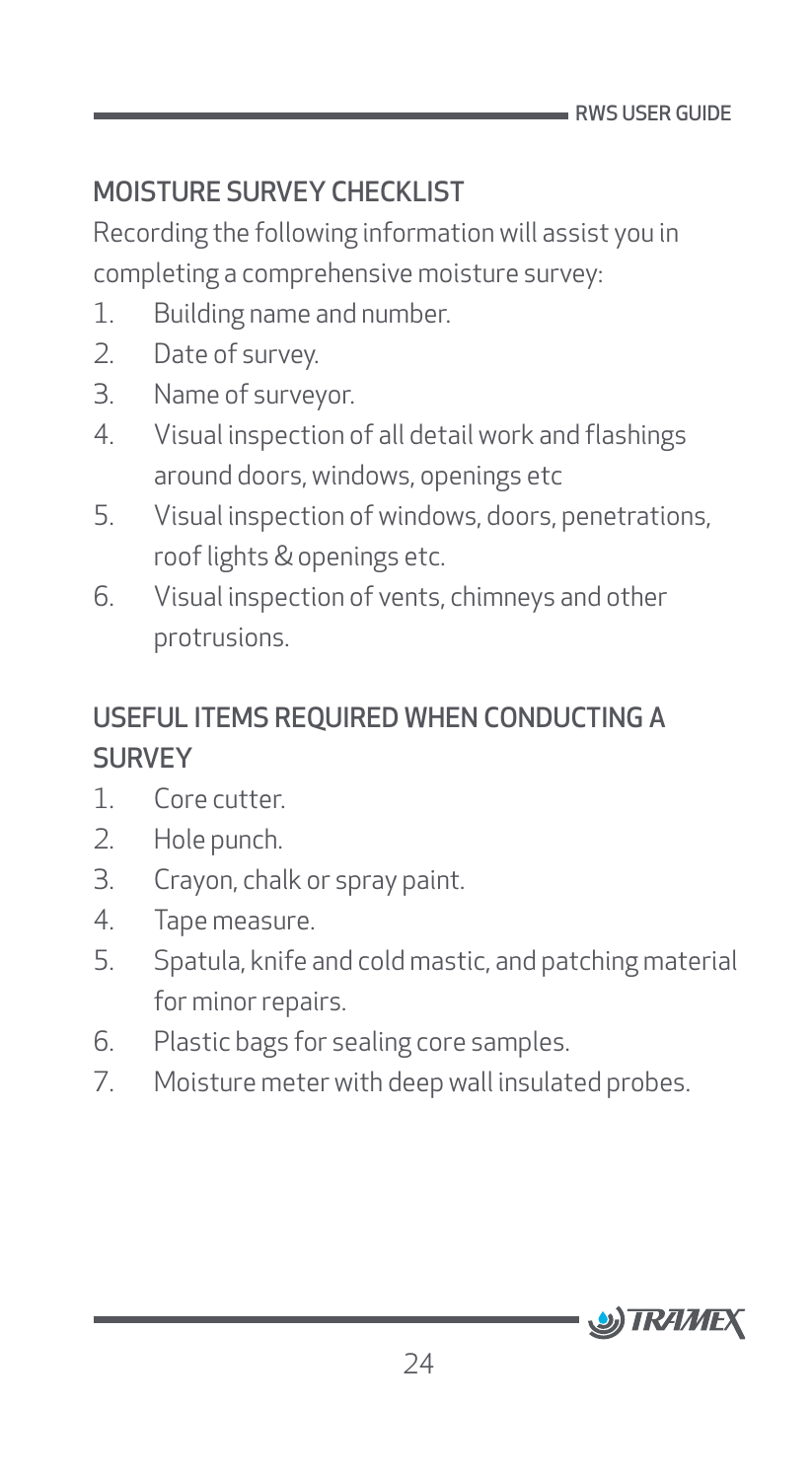# <span id="page-25-0"></span>CORRECT USE OF RWS

- Make sure that the RWS is held firmly by its built-in plastic grab handle and that your hand is not in contact with the electrode or sides of the instrument. Extension handles, such as telescopic handles, should not be used while in EIFS Mode, as these will affect reading and performance of the RWS, and the handle should not be insulated or isolated from operator's hand when in use. The telescopic extension handle should only be fitted to the RWS for use on roofing in Roof Mode.
- All of the rubber electrodes need to be placed in firm contact with the surface. On narrow areas where full electrode contact is lacking or not possible, it may be necessary to recalibrate the meter.
- On areas where thickness of insulation or lamina varies from that at where the RWS was zeroed, readings may be affected. It may be necessary to compensate for these differences in coatings or insulation specifications.
- At temperatures below 32°F (0°C) the RWS may not function efficiently due to the presence of moisture turning to ice.
- Readings at lower temperatures tend to be lower than those at higher temperatures.

![](_page_25_Picture_7.jpeg)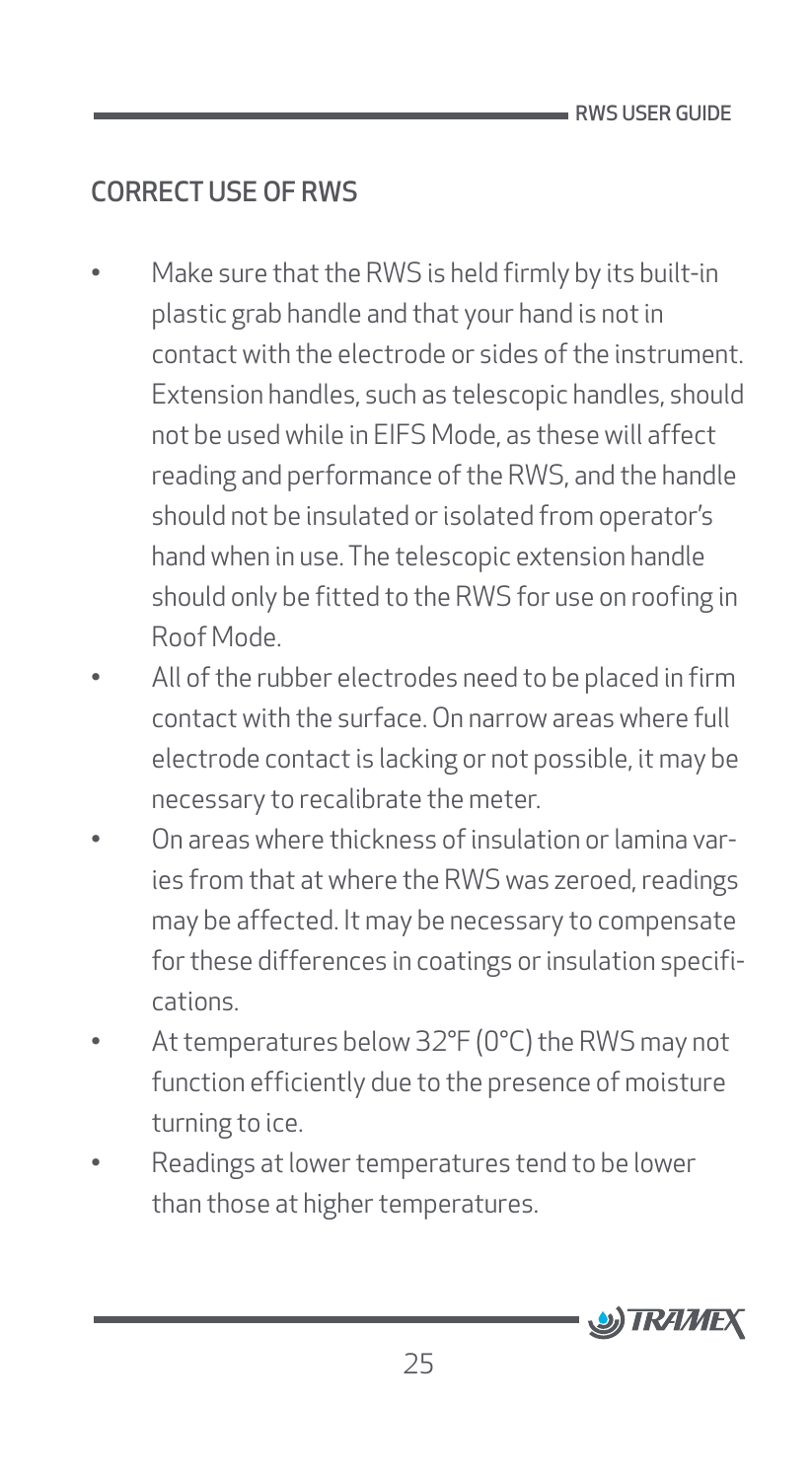#### <span id="page-26-0"></span>MAINTENANCE OF RWS

- Keep the electrodes clean and dry and regularly inspect for wear.
- Clean electrodes with a damp cloth. Do not use solvents to clean the RWS.
- Remove battery when the RWS is stored for long periods.
- The replacement battery should be of good quality and leak proof.
- The RWS will automatically power off after 30 minutes of inactivity. Avoid leaving the RWS switched on while not in use.
- In the event of a malfunction, return to your supplier. The RWS carries a 12-month warranty. Details and warranty card are supplied with the instrument.

![](_page_26_Picture_8.jpeg)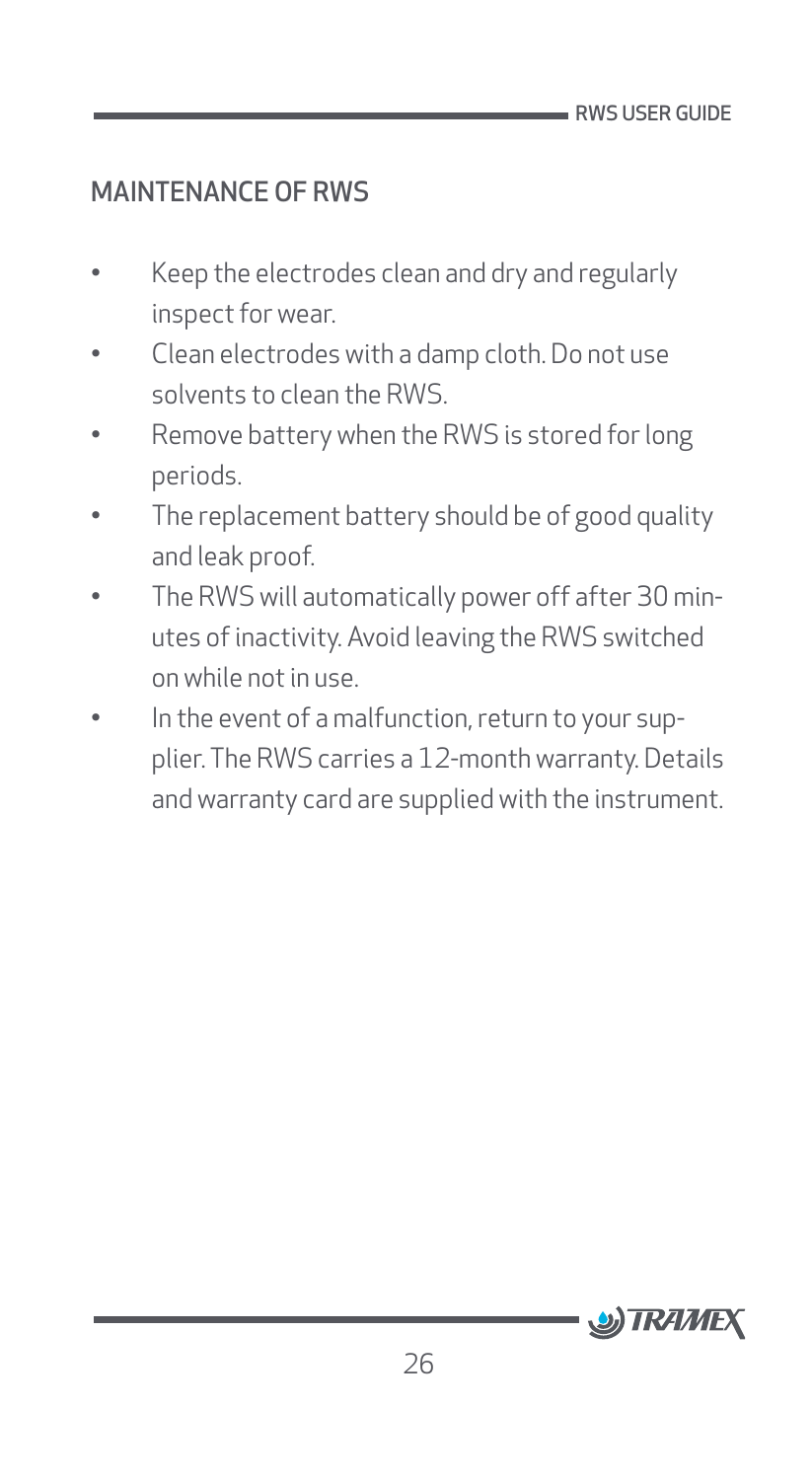# <span id="page-27-0"></span>LIMITATIONS

The RWS will not detect or measure moisture through any electrically conductive materials including metal sheeting or cladding, black EPDM roofing, butyl roofing, aluminum siding or wet surfaces.

### CALIBRATION

Should it be found that readings are outside the set tolerances, it is recommended that the RWS be returned for re-calibration. Calibration adjustments should not be carried out by anyone other than Tramex or their authorised service provider who will issue a calibration certificate on completion. Requirements for quality management and validation procedures, such as ISO 9001, have increased the need for regulation and verification of measuring and test instruments. It is therefore recommended that calibration of the RWS should be checked and certified in accordance with the standards and/or protocols laid down by your industry (usually on an annual basis) by an authorized test provider. The name of your nearest test provider and estimate of cost is available on request.

![](_page_27_Picture_5.jpeg)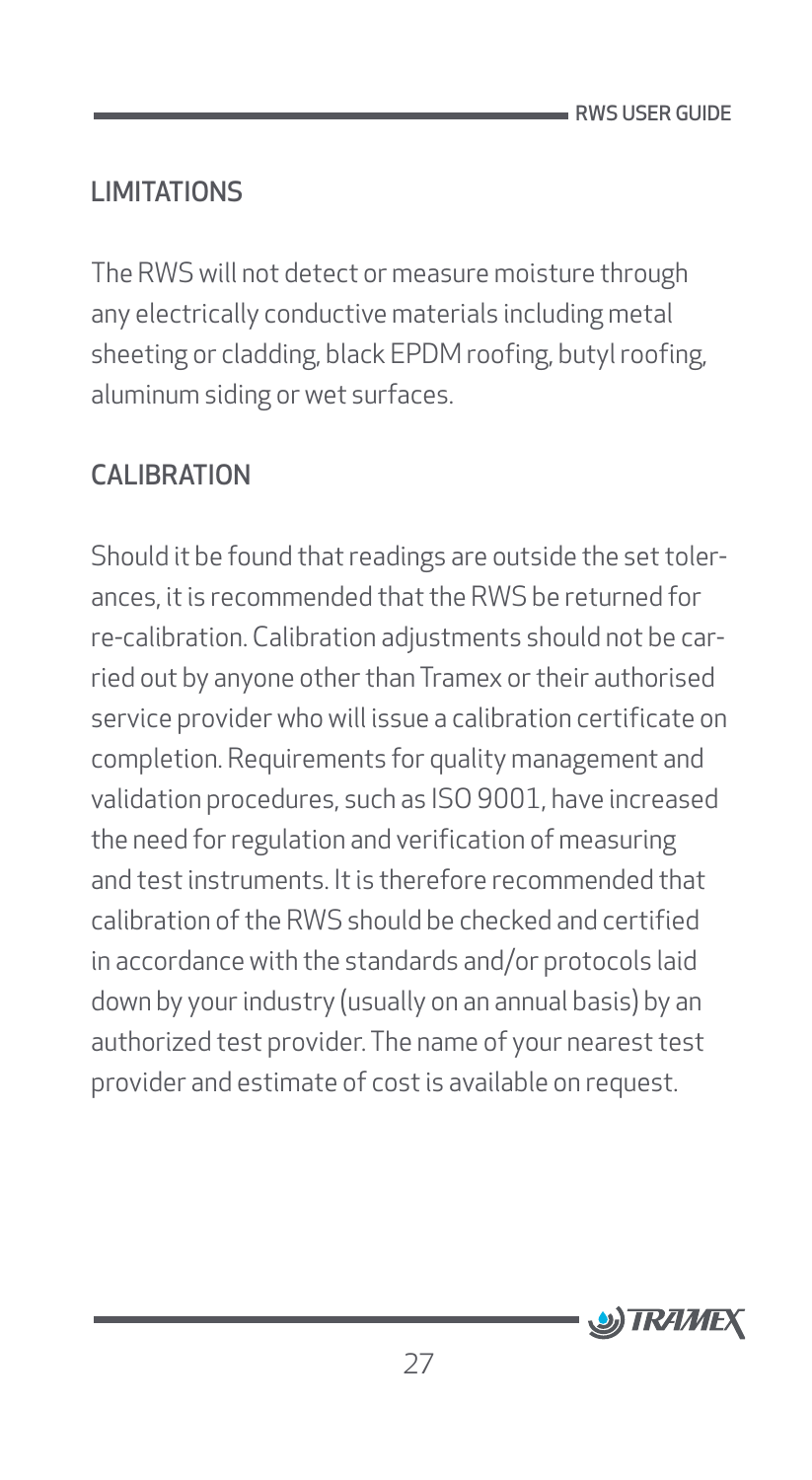### <span id="page-28-0"></span>WARRANTY

Tramex warrants that this instrument will be free from defects and faulty workmanship for a period of one year from date of first purchase. If a fault develops during the warranty period, Tramex will, at its absolute discretion, either repair the defective product without charge for the parts and labour, or will provide a replacement in exchange for the defective product returned to Tramex Ltd. This warranty shall not apply to any defect, failure or damage caused by improper use or improper or inadequate maintenance and care.

In no event shall Tramex, its agents or distributors be liable to the customer or any other person, company or organisation for any special, indirect, or consequential loss or damage of any type whatsoever (including, without limitation, loss of business, revenue, profits, data, savings or goodwill), whether occasioned by the act, breach, omission, default, or negligence of Tramex Ltd., whether or not foreseeable, arising howsoever out of or in connection with the sale of this product including arising out of breach of contract, tort, misrepresentation or arising from statute or indemnity. Without prejudice to the above, all other warranties, representations and conditions whether made orally or implied by circumstances, custom, contract, equity, statute or common law are hereby excluded, including all terms implied by Section 13, 14 and 15 of the Sale of Goods Act 1893, and Sale of Goods and Supply of Services Act 1980.

![](_page_28_Picture_4.jpeg)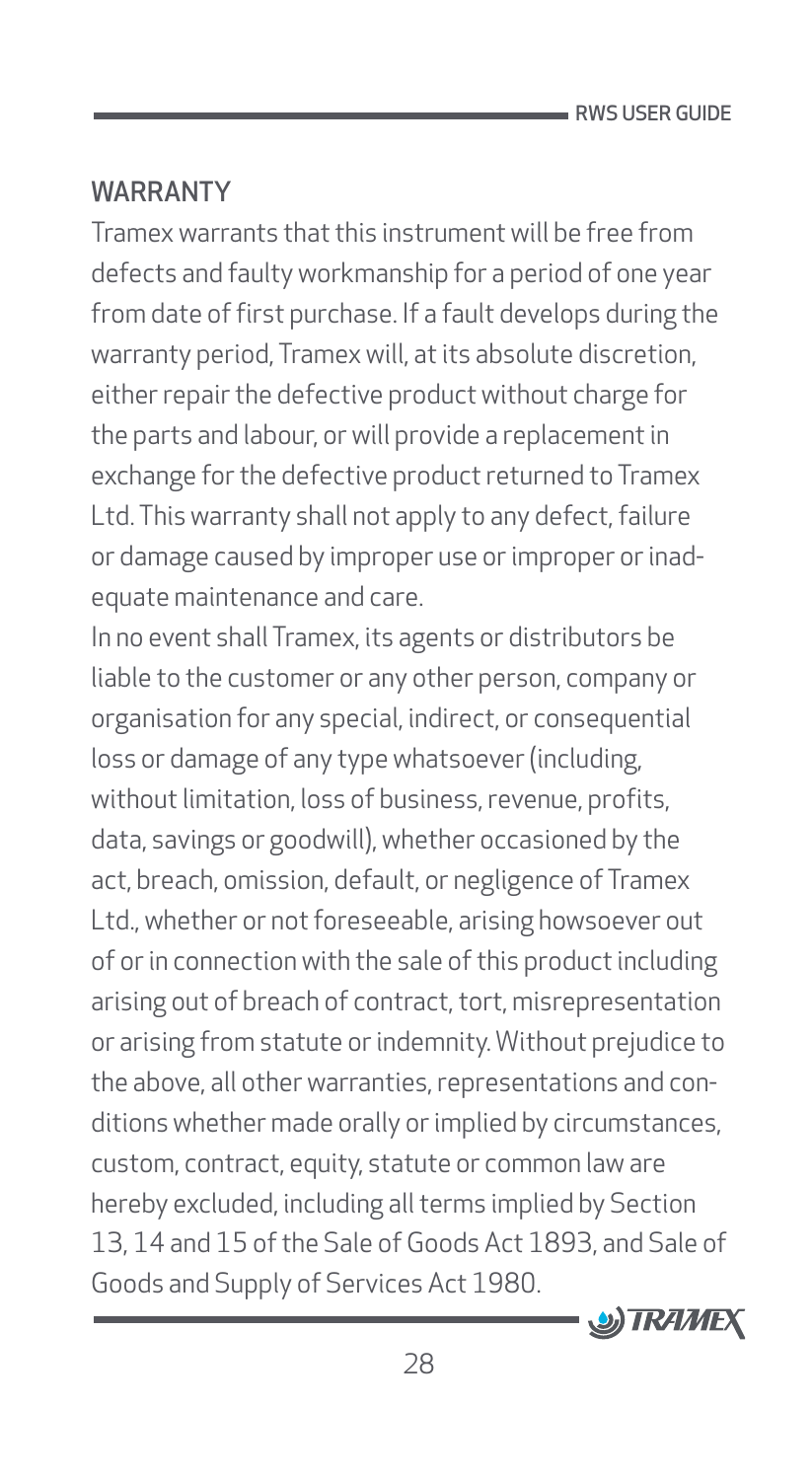#### <span id="page-29-0"></span>Warranty claims

A defective product should be returned shipping pre-paid, with full description of defect to your supplier or to Tramex at address shown on the back of this guide.

### PRODUCT DEVELOPMENT

It is the policy of Tramex to continually improve and update all its products. We therefore reserve the right to alter the specification or design of this instrument without prior notice.

### **SAFFTY**

This user guide does not purport to address the safety concerns, if any, associated with this instrument or its use. It is the responsibility of the user of this instrument to establish appropriate safety and health practices and determine the applicability of regulatory limitations prior to use.

![](_page_29_Picture_7.jpeg)